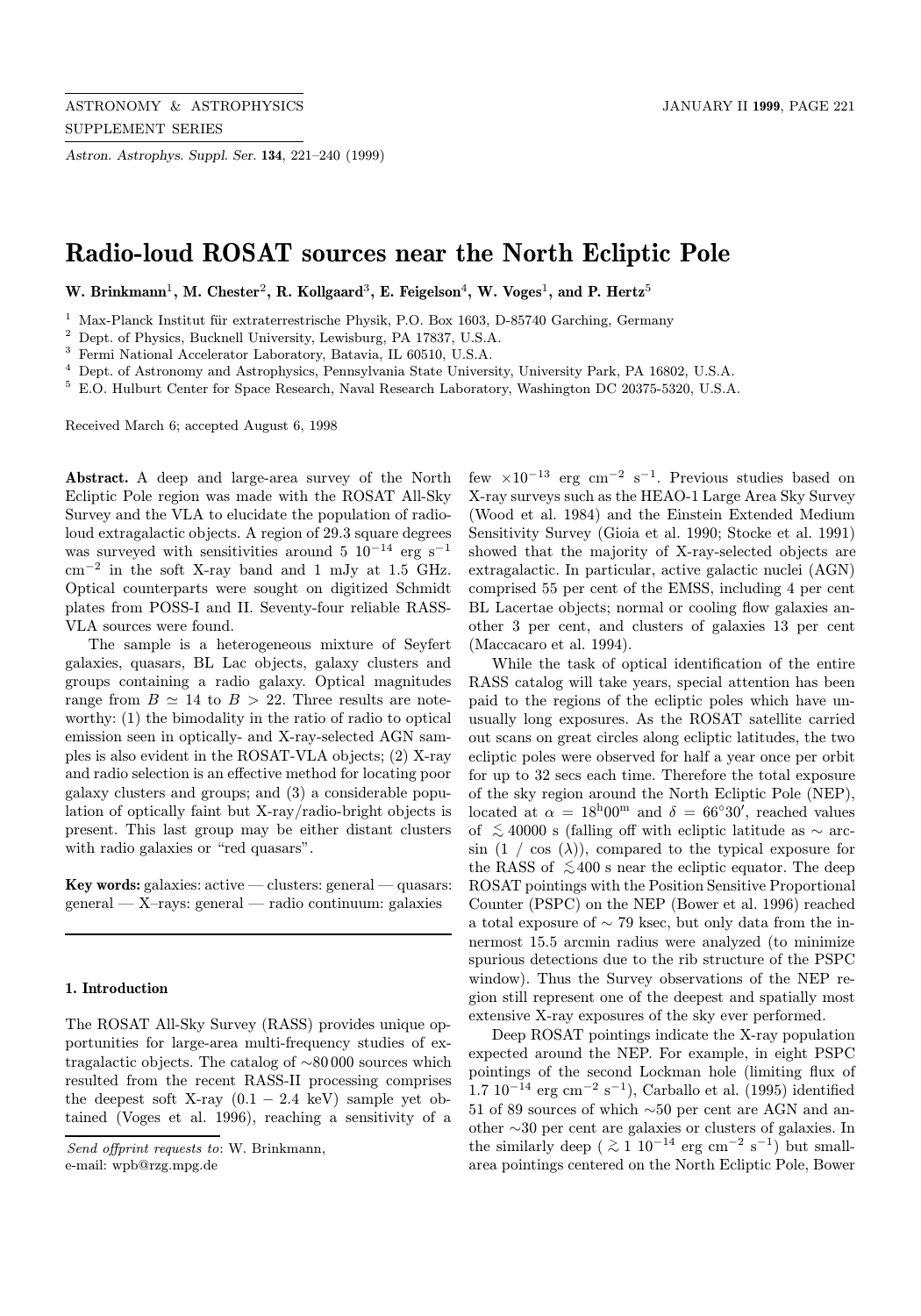et al. (1996) detected 20 sources and found a higher fraction of AGN, including ∼60 per cent QSOs, a Seyfert 2 and a BL Lac object, as well as a cluster and two unidentified sources. Georgantopoulos et al. (1996) reported on a series of five deep ( $\sim$ 3 10<sup>-15</sup> erg cm<sup>-2</sup> s<sup>-1</sup>) PSPC pointings of fields chosen from the ultraviolet excess (UVX) survey of Boyle et al. (1990). Of the identified sources (145 of 194), 74 per cent are AGN (including QSOs and Seyfert 1 galaxies), another 13 per cent are galaxies, plus one cluster. As some AGN lie in clusters of galaxies, some confusion between the classes is probably present (Pierre et al. 1994).

Another approach to analyzing the extragalactic content of the X-ray source population is the cross-correlation of deep X-ray surveys with radio surveys. A primary advantage is the substantial improvement in precision of source positions, which in turn permits cross-correlations with faint optical surveys. Broad-band properties can then be determined prior to a comprehensive optical spectroscopic program, and the effort required for the latter is substantially reduced. Simultaneous X-ray- and radioselection produces exclusively extragalactic samples which can give insight into nonthermal processes and unified theories of AGN. Deep radio surveys (Windhorst et al. 1985; Thuan et al. 1992; Benn et al. 1993) and Hamilton & Helfand's (1993) cross-correlation of deep Einstein IPC pointings and VLA observations suggest that a population of faint radio-emitting starburst galaxies could provide the necessary flux and spectral hardness to make up the faint end of the XRB. However, this suggestion is not confirmed by the ROSAT-ATCA study of the QSF3 field by Boyle et al. (1993).

In previous papers (Brinkmann et al. 1994; Brinkmann et al. 1995 (Paper I) and Brinkmann et al. 1997 (Paper II)), we reported cross-correlations of the RASS with large scale radio surveys. Brinkmann et al. (1994) compared the RASS source list with the Molonglo Reference Catalog of 408 MHz radio sources (Large et al. 1991). Of the 546 coincidences found, 433 objects were previously spectroscopically identified. The radio - to - X-ray properties of this sample are discussed with an emphasis on implications for AGN unification schemes. Papers I and II compared the RASS sample with a source list generated from the 5 GHz Green Bank survey of the northern sky (Condon et al. 1989). This radio survey covers most of the northern sky, from  $0 \text{ deg } \leq \delta_{1950} \leq +75 \text{ deg with a limit-}$ ing sensitivity of  $f_r \approx 20$  mJy. The fraction of previously identified sources is much lower in this cross-correlation; of the 2127 coincidences, only 617 were previously known and their properties are discussed in Paper I. All objects were studied in follow-up observations with the VLA to obtain core fluxes and arc sec positions (Laurent-Muehleisen et al. 1997) and the radio - to - X-ray properties of the large sample of unidentified extragalactic sources are discussed in Paper II.

The X-ray spectra, optical colors and morphologies, and spectral energy distributions of the ROSAT - Green Bank (RGB) sources indicate that most of the unidentified sources are quasars, although some BL Lacs, radio galaxies, Seyferts and clusters are undoubtably present. However, their properties differ subtly from those of brighter radio-loud AGN such as the 1 Jy catalog (Kühr et al. 1979). These differences reflect the fact that the majority of the new RGB sources have broad-band properties between those of traditional radio-selected and X-ray-selected AGN. This is clearly shown among the RGB BL Lac objects (Laurent-Muehleisen et al. 1998). Deeper X-ray and radio surveys also offer the possibility of revealing an AGN population with radio properties intermediate between the traditional radio-loud AGN (PKS and 1 Jy samples) and radio-quiet AGN.

The plan of the paper is as follows. Section 2 discusses the multifrequency observations. Sections 2.1 summarizes the radio observations, more fully presented in Kollgaard et al. (1994) and Hertz et al. (1994). Section 2.2 describes the cross-correlations with COSMOS- and APMgenerated catalogs to provide optical characteristics. In Sect. 2.3 the ROSAT observations and details of the data analysis (including source detection and X-ray flux computation) are presented. Section 3 discusses the selection of sources for the multifrequency catalog and presents the catalog as three tables divided according to reliability of the X-ray-radio match and source morphology. Section 4 provides additional information on two subsets of sources. Section 4.1 presents X-ray spectral fits for the bright X-ray sources in the catalog. Section 4.2 describes the selection of candidate groups and clusters of galaxies, including individual source notes and radio-optical maps. Section 5 presents the broad-band properties of the sample, including the X-ray and radio flux distributions (Sect. 5.1), radio-to-optical and optical-to-X-ray spectral indices (Sect. 5.2), distribution of radio-to-optical spectral index (Sect. 5.3), and X-ray-to-radio and optical-toradio flux ratios (Sect. 5.3). Comparisons to the results of Papers I and II are made throughout Sect. 5. The conclusions are summarized in Sect. 6.

#### 2. Data sources and analysis procedures

## 2.1. The radio data

In anticipation of the deep ROSAT exposure of the NEP, 1.5 GHz continuum observations of a region of 29.3 square degrees centered on the NEP were carried out with the NRAO Very Large Array<sup>1</sup> in 1990 and 1991. One hundred fourteen contiguous fields were observed in the C configuration giving an effective resolution around  $12^{\prime\prime}$ . The survey is sensitive to  $1 - 2$  mJy, with the value dependent on

<sup>&</sup>lt;sup>1</sup> The NRAO is operated by Associated Universities, Inc., under cooperative agreement with the National Science Foundation.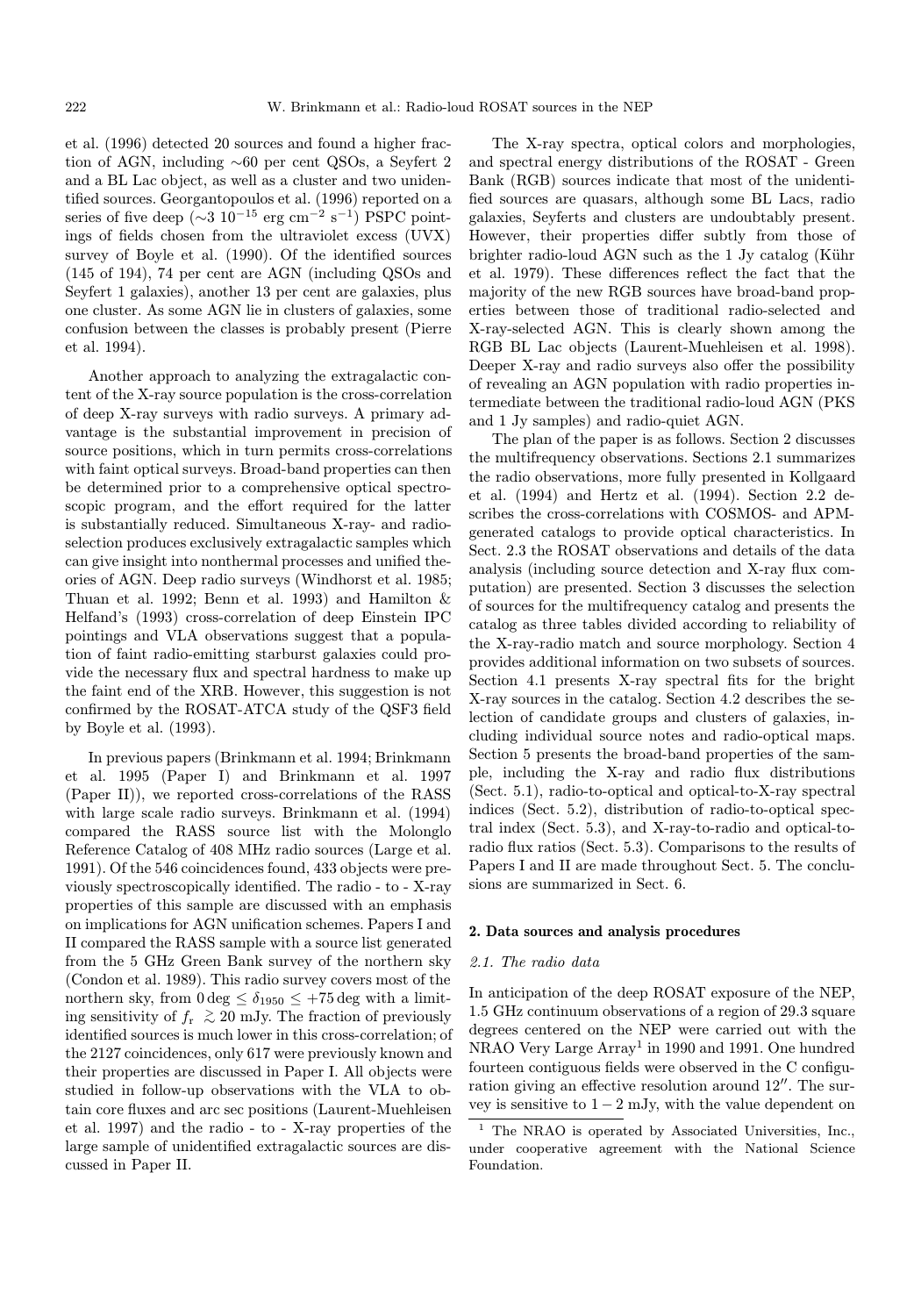location with respect to the field centers and field exposure times. A catalog of 2435 sources was generated, with total flux densities ranging from 0.3 to 1000 mJy and positions for most objects accurate to at least  $2^{\prime\prime}$ . The catalog and the survey methodology are given by Kollgaard et al. (1994), and the individual fields are displayed by Hertz et al. (1994). This survey was several fold more sensitive, and produced an order of magnitude more sources, than previous radio surveys of the NEP region (e.g. Loiseau et al. 1988; Lacy et al. 1992; Lacy et al. 1995 and references therein), with sensitivities similar to the recent NVSS (Condon et al. 1998) and FIRST (Becker et al. 1995) VLA surveys.

#### 2.2. The optical data

Optical candidates of RASS-VLA sources, their magnitudes and morphological classifications (starlike or galaxy) were selected primarily from a catalog of objects obtained from COSMOS scans of the second Palomar Observatory Sky Survey (POSS-II) plates provided by W.L.W. Sargent (CalTech). The catalog was created through a collaboration between the Naval Research Laboratory (NRL) and the Royal Observatory, Edinburgh (ROE) in support of the ROSAT mission (Yentis et al. 1992). Three blue (IIIa-J and GG395 filter) plates (PSIIJ071, PSIIJ102, and PSIIJ103) and two red (IIIa-F and RG610 filter) plates (PSIIF070 and PSIIF103) were available for candidate selection. Since the red plates covered only about twothirds of the region of the RASS-VLA survey, they were used mainly in cases of ambiguous classification of sources. Typical limiting magnitudes of the POSS-II plates are  $B<sub>J</sub> = 22.5$  mag and  $R<sub>C</sub> = 20.8$  mag; the variation from plate to plate is  $\pm 0.4$  mag (Reid et al. 1991). Standard star calibrations of individual plates yield photometric accuracies of a few tenths to 0.5 mag. However, resolved and/or bright objects pose certain problems and discrepancies with published magnitudes can exceed these values. The star-galaxy separation is expected to be reliable to a limit of  $B \sim 21.0 - 21.5$  (MacGillivray & Stobie 1984), although bright nearby galaxies pose special problems for the recognition of and integration over their full extent. Magnitudes for brighter objects were obtained from the NASA Extragalactic Database (NED) when available. Astrometric calibration of COSMOS-scanned plates is performed with the FK4 catalog; a conservative estimate of the positional accuracy is  $1''$  (MacGillivray, private communication).

Additional candidates, magnitudes and classifications were selected from a catalog of objects obtained from POSS-I O and E plates digitized with the Automatic Plate Measuring (APM) machine at  $1.0''$  resolution (McMahon 1991). The catalog was provided to us by R.G. McMahon. We initially consulted the APM catalog to fill in a small survey region covered only by a POSS-II red plate.



Fig. 1. Average Survey exposure in sec for the central field centered on the NEP as function of the radial distance from the geometrical center of the Survey exposure map

Although the APM catalog is not as deep as the COSMOS catalog, we found the APM catalog to be more consistent with published magnitudes and have used this to calibrate the magnitudes from the COSMOS plates (Sect. 3.2). The photometric accuracy of APM magnitudes is approximately ±0.5 mag (Laurent-Muehleisen et al. 1996; Gregg et al. 1996; see also McMahon & Irwin 1992).

#### 2.3. The X-ray data

The ROSAT All-Sky Survey (RASS) was conducted with the Position Sensitive Proportional Counter PSPC-C on board ROSAT continuously between August 1990 and February 1991. The mission and the instrument are described by Trümper  $(1983)$ , Pfeffermann et al.  $(1986)$ , and Aschenbach (1988). A preliminary source list (RASS-I processing) has about 60 000 sources (Voges 1992). In recent correlations of this list with radio catalogs (Brinkmann et al. 1994, Papers I, II) X-ray data were used which were processed in single 2◦ survey strips. In this paper we utilize data summed up over the whole mission in the NEP region. The accumulated data were organized in nine 3◦× 3◦ fields centered on the NEP.

The exposure ranged from ∼ 40000 s near the NEP to  $\sim$  5000 s  $\sim$  4.5° off the NEP. In Fig. 1 we show the radially averaged exposure map of the central region around the NEP. The exposure times are corrected for instrumental vignetting and deadtime effects centered  $\sim 3.5'$  north of the nominal position of the NEP. Although the exposure is not exactly rotationally symmetric due to missing Survey strips, the curve clearly shows the arcsin  $(1/\cos \lambda)$ behaviour at larger distances from the NEP, modified by the shadowing of the PSPC's support grid and the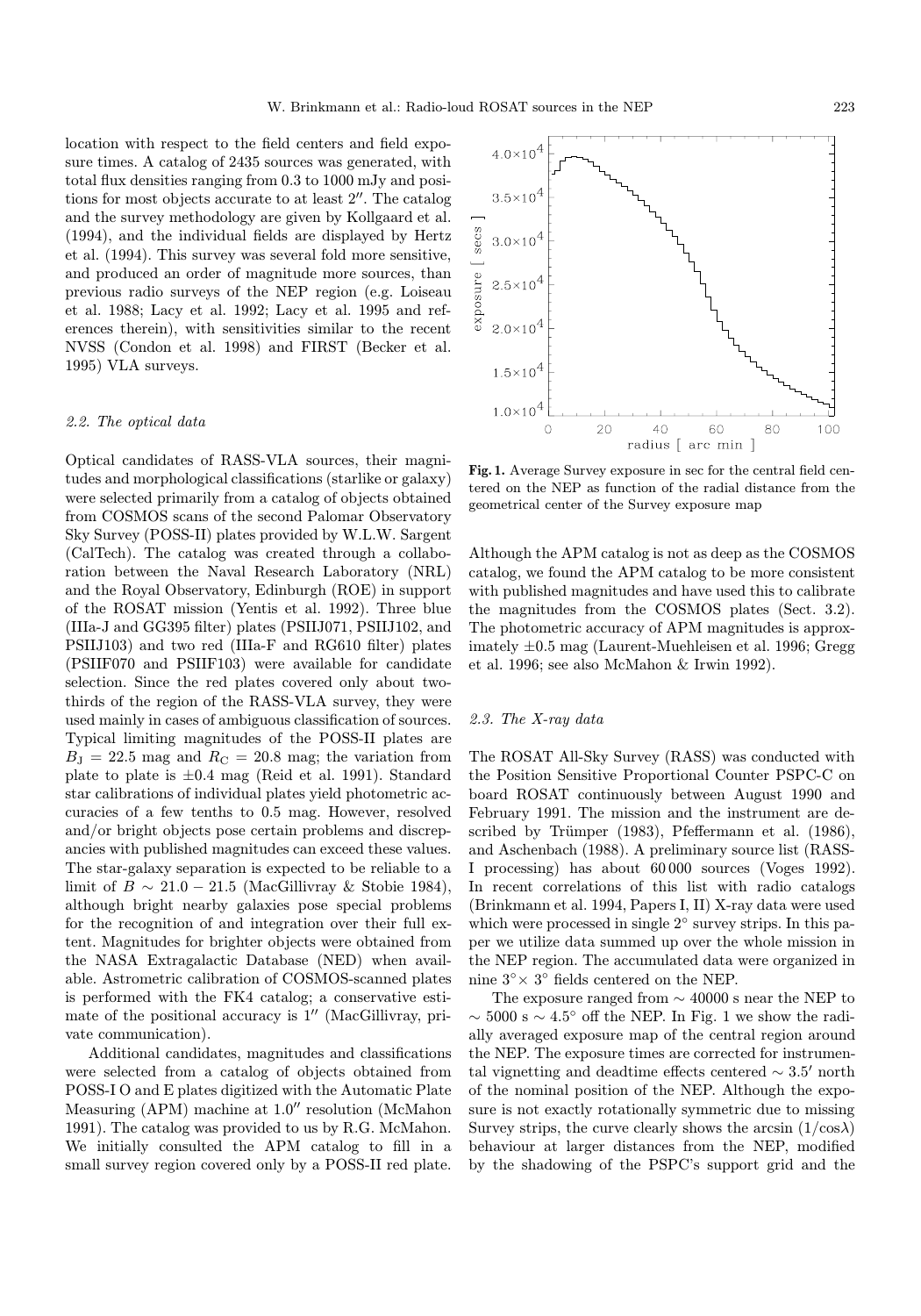

Fig. 2. ROSAT broad band photon image of the central 3◦ 3◦ of the NEP field. Clearly visible is the slightly noncircular structure of the central parts and the "exposure hole"  $3.5'$  north of the NEP

non-uniform detector sensitivity. The local minimum at the center is caused by the continuous crossing of the central support grid and broadened by the slight offsets of the satellite orbit after scan reversals. This "exposure hole" can be seen in Fig. 2 where we plot a smoothed grey scale image of the central  $\sim 3^{\circ} \times 3^{\circ}$  region around the NEP. The image demonstrates the high density of X-ray sources in the inner field and shows the slight asymmetry of the exposure.

### 2.3.1. Source detection

A catalog of X-ray positions and count rates was constructed from a source detection procedure built on standard commands available in the EXSAS environment and applied to each of the nine fields (Zimmermann et al. 1994). Two preliminary source detection procedures were used to generate locations of probable sources, which were used as input into a maximum likelihood procedure for the production of final source lists and properties.

1. A local detection algorithm was applied to the images with a binsize of 24" using broad band  $(0.1 - 2.4 \text{ keV})$ and hard band  $(0.5 - 2.0 \text{ keV})$  photons. This method counts photons in a sliding window adjusted to the size of the point-spread function, with background measured in the neighbouring pixels. The significance of excesses was measured with a likelihood ratio assuming Poisson statistics. A source was accepted for a likelihood ratio greater than 5, which roughly corresponds



Fig. 3. Distance in arcsec between the same sources found from the total detector and the inner part only for the central 3◦ 3◦ field

to a Gaussian sigma of 2.3. See Cruddace et al. (1988) for a fuller description.

2. A global detection algorithm was developed as follows. Broad and hard band background images were created by cutting out sources found in step 1 with a likelihood ratio greater than 10 ( $\sim$  4.5  $\sigma$ ) from the images and applying a bi-cubic spline fit to the residuals after dividing by the exposure map to correct for vignetting. The resulting fit, re-multiplied by the exposure image, provides background values for a sliding window source detection algorithm as described above. A source was accepted for a likelihood ratio greater than 5.

Four source lists were made by applying these two methods to the photon event data in the hard and total bands. The source lists were combined by merging sources lying within  $3\sigma$  positional errors and for overlaps in a circle with a diameter equal to the FWHM of the point-spread function  $(60<sup>′</sup>$  for the Survey), taking into account the possible extent (see Zimmermann et al. 1994, Sect. 5.2 for details). Source fluxes were measured in the two bands within a  $5'$  radius. Comparison of fluxes for sources in overlapping fields indicate that systematic errors of order 10% may be present in stronger sources, and larger errors for weak sources. Source lists and positions may also be incorrect in unusually crowded regions or for complex extended structures.

For most of the RASS it has been shown that the highest signal-to-noise is achieved with the full field of view of the detector for the source detection algorithm, even though the point spread function of the X-ray telescope degrades rapidly in the outer regions of the PSPC detector (Aschenbach, private communication). However, in regions of high source density like the NEP, the degraded point spread function causes an increase of the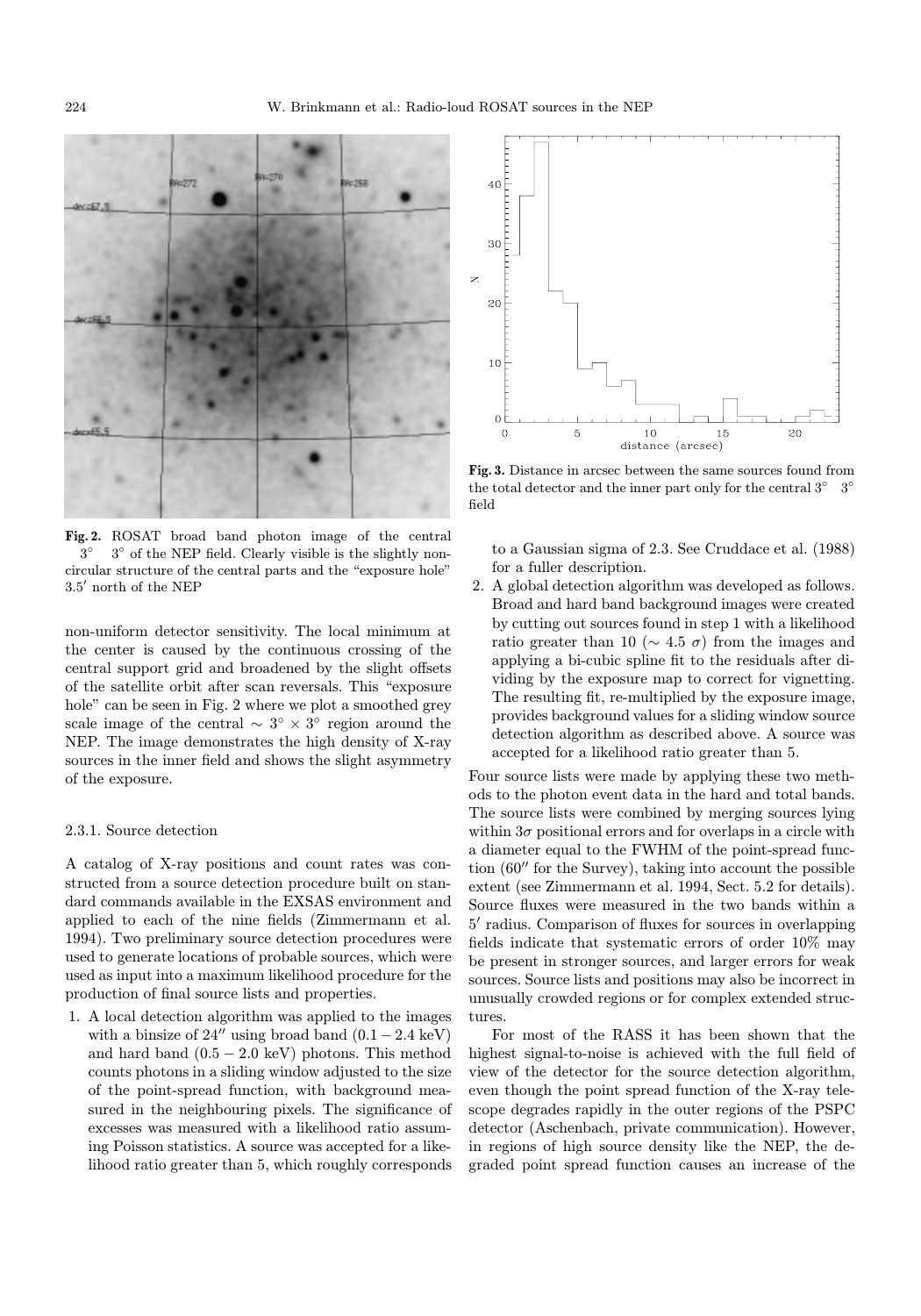

Fig. 4. Count rates of the same objects as found from the total detector and the inner part only

background flux through source confusion. We therefore repeated the source detection procedure for the deep central  $3° \times 3°$  NEP field using only photons from the inner part  $(r_{\rm det} < 20')$  of the PSPC where the point spread function is uniform and narrow ( $\lesssim 30''$ ). Although this reduces the exposure by 2/3 compared to the analysis using the full detector, we found that the number of sources increased from 266 sources to 583 sources when only the inner detector is used. The density of sources at the center of the field reaches  $\simeq$ 100 sources/square degree.

We have compared source properties obtained using the whole PSPC and the inner detector alone. Figure 3 shows that positional offsets are generally less than  $10''$ ; exceptions are due to extended sources. We conclude that the internal accuracy of source positions is about  $\sim 5$ <sup>"</sup> for unresolved sources. Even after accounting for systematic errors the accuracy should be better than the  $\sim$  18" (68% level) found for the whole RASS (Voges et al. 1996) due to repeated exposure of the NEP region during the survey. For many sources, the inner detector analysis yielded more source photons, increased likelihood values and higher count rates (Fig. 4). The improvement is most pronounced for weaker sources. Outliers are again due to extended sources, indicating that source properties for these sources are highly dependent on the particular data analysis path chosen.

The result of our analysis, using the inner detector for the central  $3° \times 3°$  field and the full detector in the remainder of the  $9° \times 9°$  region around the NEP, is the detection of more than 1700 sources. Due to the higher exposure, the central field contains 583 of these sources.

#### 2.3.2. Spectra and fluxes

Only 18 sources have sufficient photons to permit direct estimation of the X-ray spectra. These spectra are discussed in Sect. 2.3.3. To estimate source fluxes for the remaining sources, we follow the analyses in Papers I and II and assume a power law spectrum with photon index  $\Gamma = 2.1$ and galactic absorption  $N_H$  (Dickey & Lockman 1990) in the direction of the source.  $N_{\rm H}$  varies relatively smoothly even on shorter angular scales (Elvis et al. 1994). The unabsorbed X-ray fluxes in the ROSAT band  $f_{0.1-2.4 \text{ keV}}$  are computed using the source count rates and the energy-tocounts conversion factor for a power law fit (ROSAT AO-2 technical appendix, 1991). The resulting fluxes will be inaccurate for sources with intrinsic absorption, different power law or complex spectra. We report here only errors due to the counting statistics.

Fluxes for sources in the inner field can be compared with those found by Bower et al. (1996) in their pointed observations. They report fluxes assuming a power law index of  $\Gamma = 2.0$  and a narrower  $(0.5-2 \text{ keV})$  energy interval, giving a systematic reduction factor of ∼ 0.4 compared to our values. Taking this into account, we find excellent agreement between the fluxes in most cases, indicating consistency between the data analyses for pointed observations and the approach followed here.

#### 2.3.3. X-ray bright objects

Eighteen of the RASS sources in Tables  $1 - 3$  have  $>100$ photons, allowing simple spatial and spectral fitting of the PSPC data. Note that in some cases the objects are in crowded fields or in regions with strongly changing exposure so that the background subtraction may not be accurate. Table 4 presents the results of spectral fits using a power model with Galactic column densities. The columns give the source name, the number of vignettingand deadtime-corrected counts, the fitted power law photon index with its  $1\sigma$  error, the reduced  $\chi^2$  for the fit, a likelihood parameter MLext that increases with the probability that the source is spatially extended, and remarks. In most cases the photon index is consistent with the expected  $\Gamma = 2.1$  (Sect. 2.3.2), albeit with large statistical errors.

#### 3. Identification of radio-loud RASS NEP sources

# 3.1. RASS-VLA correlation

A list of radio-loud RASS sources was constructed by finding all unresolved RASS and VLA sources with offsets  $\leq$ 25"( $\leq$ 40") in the central (outer)  $3° \times 3°$  fields. For sources resolved in either band, a larger offset of  $60''(100'')$ in the central (outer)  $3° \times 3°$  fields was permitted to capture extended X-ray clusters containing a radio galaxy or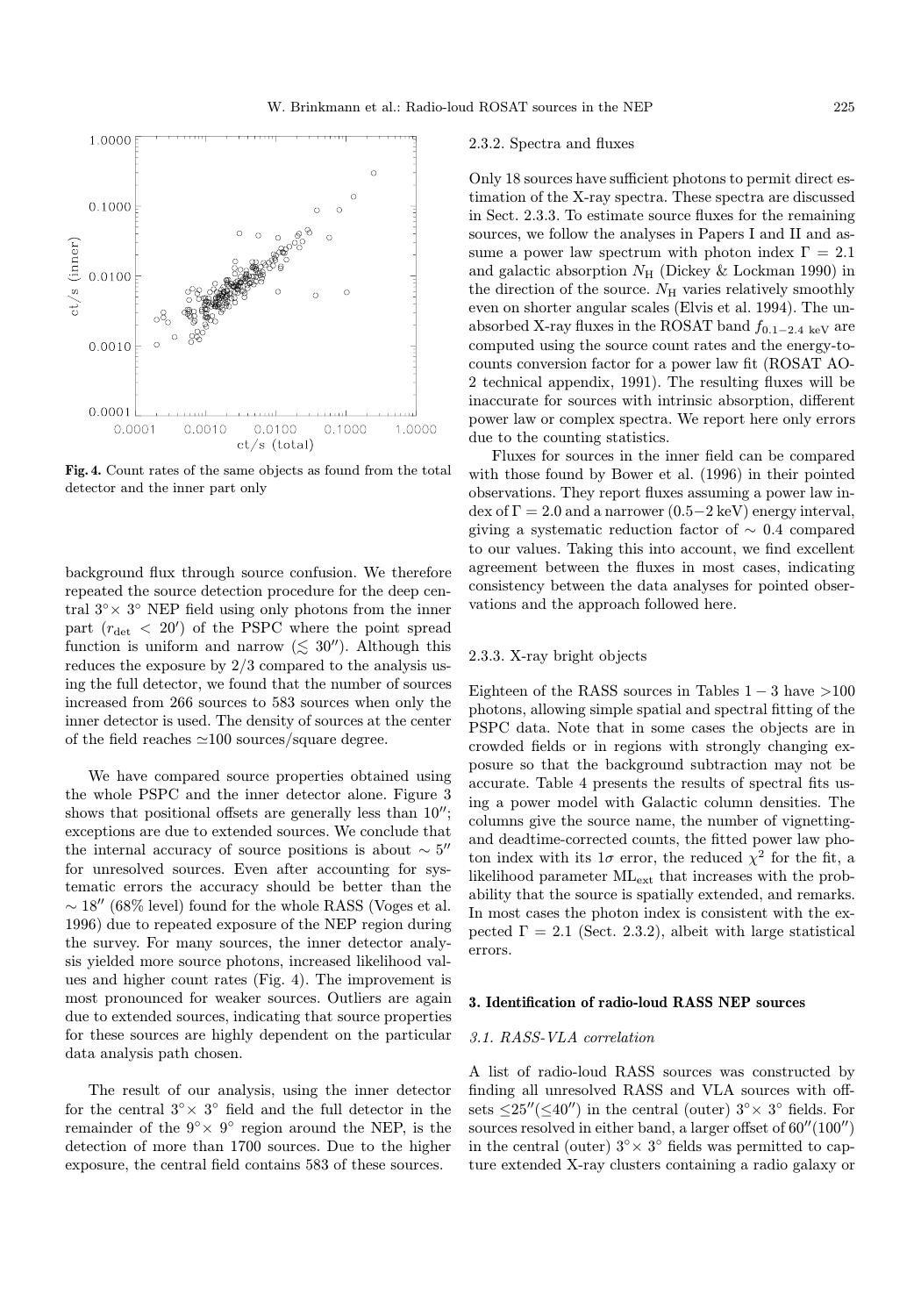Table 4. Power law fits to strong sources

| Name            | Counts | $N_{\rm H~gal}$<br>$10^{20}$ cm <sup>-2</sup> |         | $\Gamma$ | $\chi^2_\mathrm{red}$ | $\rm ML_{\rm ext}$ | Comments                           |
|-----------------|--------|-----------------------------------------------|---------|----------|-----------------------|--------------------|------------------------------------|
| $1732.9 + 6533$ | 114    | 3.3                                           | 1.9     | 0.4      | 1.2                   |                    | QSO 4C65.21                        |
| $1743.4 + 6342$ | 141    | 3.0                                           | $1.9\,$ | 0.4      | 0.9                   | 17                 | (Fig. 5a)                          |
| $1748.5 + 7005$ | 306    | 4.0                                           | 2.7     | $0.2\,$  | 0.9                   |                    | QSO HB 1749+701                    |
| 1748.6+6842     | 125    | 4.2                                           | 1.4     | 0.6      | 0.8                   |                    | Sy 1 Mkn 507                       |
| $1751.4 + 6719$ | 104    | 4.5                                           | 2.9     | 0.3      | 0.8                   | 15                 | (Fig. 5d)                          |
| $1752.0 + 6551$ | 123    | 3.9                                           | 2.0     | 0.5      | 0.5                   |                    | $7C$ 1751+6551                     |
| $1755.1 + 6519$ | 1169   | 3.7                                           | 2.6     | 0.1      | 0.7                   |                    | IRAS F17549+6520                   |
| $1756.5 + 6512$ | 153    | 3.7                                           | $1.3\,$ | 0.9      | 0.9                   | 26                 | Gal CGCG $1756.3 + 6513$ (Fig. 5f) |
| 1758.6+6637     | 138    | 4.3                                           | 4.2     | 0.6      | 1.6                   |                    | PN NGC 6543:<br>thermal            |
| $1758.8 + 6349$ | 206    | 3.2                                           | 2.0     | 0.3      | 1.2                   |                    |                                    |
| $1800.1 + 6636$ | 138    | 4.3                                           | 2.3     | 0.7      | 2.8                   |                    | Sy 2 NGC 6552                      |
| $1800.5 + 6705$ | 100    | 4.3                                           | 3.2     | 0.4      | 1.2                   |                    | soft excess                        |
| $1803.9 + 6548$ | 334    | 4.1                                           | 2.8     | $0.2\,$  | $1.2\,$               | 6.8                |                                    |
| $1807.9 + 6617$ | 140    | 4.3                                           | 2.3     | 0.5      | $1.6\,$               |                    |                                    |
| $1808.8 + 6634$ | 334    | 4.3                                           | 2.5     | $0.2\,$  | 0.8                   |                    | $_{\rm star}$                      |
| $1815.4 + 6806$ | 104    | 5.1                                           | 1.9     | 0.5      | 0.7                   |                    |                                    |
| $1817.7 + 6824$ | 224    | 5.6                                           | 2.0     | 0.3      | 0.9                   |                    |                                    |
| $1819.6 + 6857$ | 198    | $5.6\,$                                       | 1.4     | 0.4      | 1.2                   | 29                 | thermal? (Fig. 5j)                 |

extended radio sources associated with an X-ray AGN. A total of 74 reliable matches were found. Table 1 gives the resulting RASS-VLA unresolved sources (28 matches) and Table 2 contains RASS-VLA sources where either the radio or X-ray source is extended or multiple (46 matches representing at least 37 separate radio sources).

The reliability of the associations was evaluated by repeatedly recorrelating the VLA catalog with X-ray source positions randomly shifted from the RASS positions by a range of angular distances, typically a few arc minutes. The simulations indicate that Tables 1 and 2 have high reliability with  $\leq 10\%$  spurious RASS-VLA associations. Table 3 contains possible additional sources (34 in number) with greater angular separations. Here the chance of spurious associations is around 50% in the central field and 20% in the outer fields. Most of the spurious listings will have faint  $(1 - 2 \text{ mJy})$  radio flux densities.

The radio and X-ray data are summarized in the first 11 columns of the tables. Columns 1-5 are extracted from Kollgaard et al. (1994) and give the VLA source name, peak position in J2000, integrated flux density at 1.5 GHz in mJy with its error. Secondary radio peaks which were individually cataloged in Kollgaard et al. are also listed. Column 6 gives the name of the corresponding ROSAT Survey source and in Col. 7 we list the positional offsets between the VLA and the X-ray sources in arcsec. Column 8 indicates whether the source lies in the inner 3◦ (i) or outer region (o) of the RASS NEP field. Column 9 gives the likelihood value from the EXSAS processing. Columns 10-11 present the  $0.1 - 2.4$  keV X-ray flux (with error) in units of  $10^{-14}$  erg cm<sup>-2</sup> s<sup>-1</sup>, assuming a power law spectrum with photon index  $\Gamma = 2.1$  and Galactic absorption.

# 3.2. Optical counterparts

The RASS-VLA matches were correlated with optical catalogs produced from densitometric scans of blue plates from the Palomar Observatory Sky Surveys (POSS). As indicated in Sect. 2.2, two systems are used: APM scans of the POSS-I O plates and COSMOS scans of the POSS-II J plates. Optical positions within  $4''$  of VLA radio positions were considered likely matches. The resulting objects are listed in Cols.  $12 - 15$  of Tables  $1 - 3$  with optical morphological class, optical minus radio positional offsets in arcsec, and estimated B magnitudes. A few objects with offsets up to  $8''$  are included when the identification is indicated in the literature or the radio source is extended. Additional nearby optical objects are given in the table notes with offset  $(\Delta \alpha, \Delta \delta)$  in arcsec. As the radio sources in Table 2 are often extended, the absence of a listed optical counterpart is not a reliable indication that a counterpart is not present.

We found significant discrepancies, up to 3 magnitudes, between APM and COSMOS blue magnitudes and, where available, between both systems and published magnitudes. These differences are much greater than expected from the changes in emulsion−filter combinations used for POSS-I and II. We constructed a rough magnitude system by calibrating COSMOS measurements to APM magnitudes for stellar sources within 1' of RASS-VLA sources. A linear regression between COSMOS MCOR values and  $B_{APM}$  gives MCOR =  $(0.56 \pm 0.02) \times B_{\rm APM} + (-13.3 \pm 0.3)$ . This formula was used to convert COSMOS measurements into magnitudes when an object was found on both plates. Values are rounded to the nearest 0.5 magnitude. However, many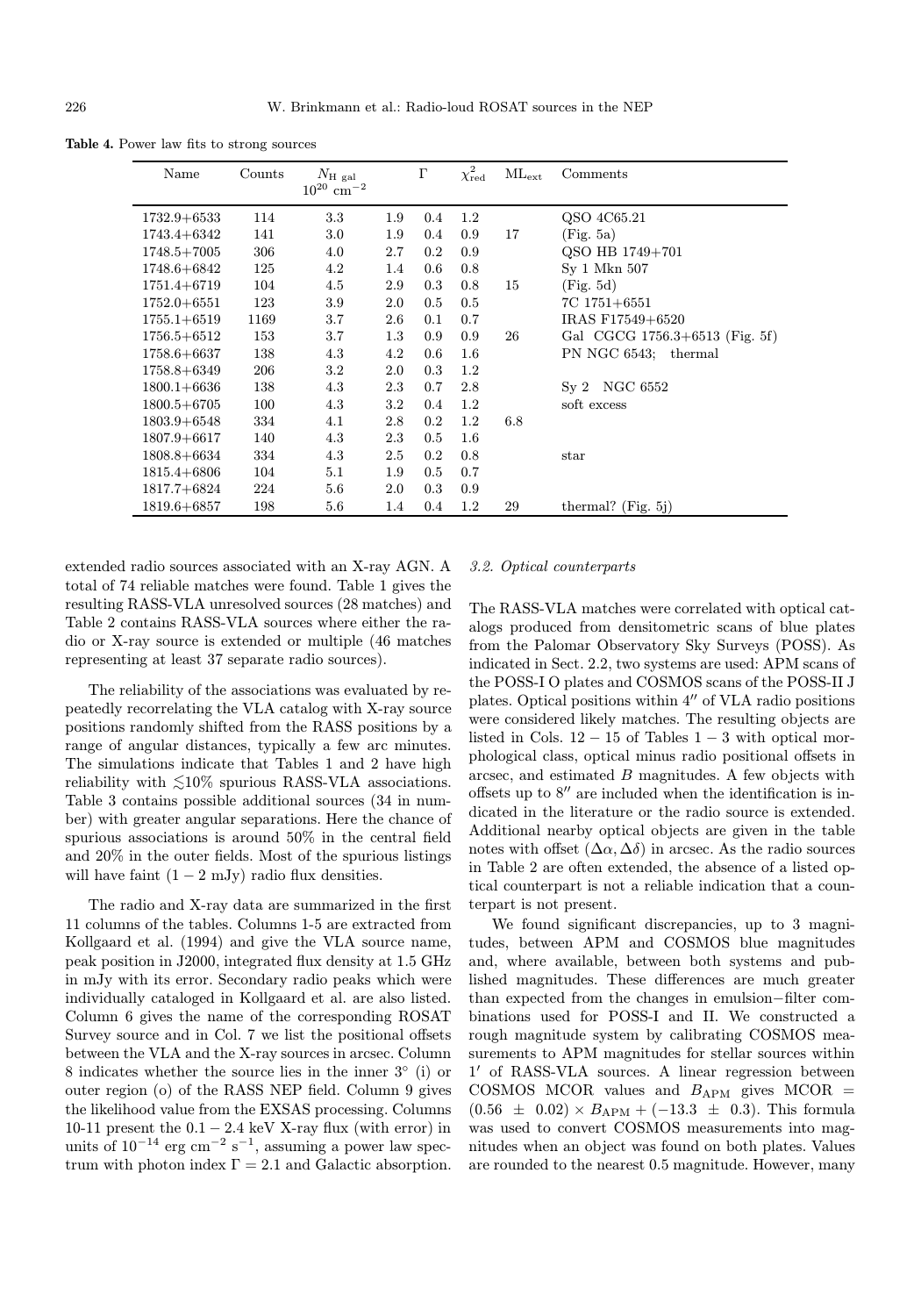objects are found only in one of the APM or COSMOS catalogs, and a cross-calibration could not be performed in these cases. We caution that magnitudes reported in the tables are based on heterogeneous magnitude systems, and may suffer systematic uncertainties around  $\Delta B \sim \pm 1$ . When a source was not detected by either APM or COSMOS blue plates, a limiting magnitude of  $B > 22.5$  from the deeper COSMOS plates is adopted.

In Tables  $1 - 3$ , Col. 12 presents an optical morphology classification derived in most cases from the COSMOS object catalog:  $E = \text{empty field}$ ;  $F = \text{too faint to clas-}$ sify;  $G =$  galaxy;  $Gp =$  galaxy group;  $S =$  stellar. The Gp classification was made by us as described in Sect. 4.2. Columns 13-14 give the optical minus VLA positional offsets in arcsec. Column 15 gives approximate B magnitudes derived as follows:  $a = APM$  object catalog;  $b =$ COSMOS object catalog calibrated to APM magnitudes; c = COSMOS object catalog. The three objects with an "a" code occurred in the region where no blue POSS II plate was available (one case) or were not detected on the blue POSS II plate but were detected on the red plate and/or POSS I. Magnitudes without codes were obtained from the literature cited in the table notes. Table notes give crossidentifications and associated data obtained from the NASA Extragalactic Database (NED) or from Véron-Cetty  $& Véron$  (1996), and indicate whether radio or X-ray extended structure is present. Table notes also list nearby optical objects (from COSMOS or APM catalogs) with magnitudes and  $(\Delta \alpha, \Delta \delta)$  in arcsec.

# 4. Galaxy groups and clusters

An important result of the RASS-VLA cross-correlation is the detection of a number of likely galaxy groups and clusters where the X-ray emission may derive from a hot intracluster medium. While most clusters reported from X-ray surveys depend on X-ray extent and optical galaxy counts, we include radio extent as an alternative criterion, that is, the presence of extended or complex radio emission from a radio galaxy within the cluster. Studies with earlier X-ray satellites have established that a statistical link between X-ray and radio emission is present in clusters (Sarazin 1986 and references therein; but see e.g. Burns et al. 1994), perhaps the consequence of lobe confinement or feeding of the central AGN by the hot medium.

Ten sources in our study are definite or likely galaxy groups, six of which are known from previous optical or X-ray surveys and four are proposed new identifications. Candidates were chosen by examining the morphology of RASS-VLA sources for which either the X-ray or radio emission is extended. We eliminated from consideration sources likely to be AGN, where an unresolved X-ray source coincides with the core of the radio morphology. Optical images were then examined for evidence of a group

or cluster of galaxies. No formal galaxy count criterion was used. The ten group candidates exhibit a mix of morphological characteristics. In eight cases, the X-ray emission is extended in the RASS data. Conversely, all but one of the sources with extended X-ray emission satisfied our criteria for a candidate group. (The exception has only a marginally significant MLext value, see notes to Table 2.) At least three cases have compact radio emission rather than resolved lobes. In four cases, both the X-ray and radio emission are extended or have multiple components.

While our use of radio morphology finds new group candidates, we recovered some but not all of the groups found in previous X-ray studies of the NEP region. The Einstein Extended Medium Sensitivity Survey (EMSS) serendipitously discovered one cluster in our survey region (Henry et al. 1992). One of our group candidates, 1755.4+6803, lies near the EMSS cluster's position, but the VLA source lies several arcminutes east of the main cluster emission and may not be related. Burg et al. (1992) analyzed a 50 ksec PSPC pointing and all-sky scans, and identified a region of extended, low X-ray surface brightness (first reported by Hasinger et al. 1991) as a new cluster with a richness class of 0 and redshift ∼ 0.09. This cluster, labeled NEPX1, along with six Abell clusters and other likely groups of similar redshift within 50 Mpc, suggest a supercluster is present. We find a RASS-VLA source (VLA 1801.5+6645) at NEPX1 which marginally fits our criteria for a group candidate (see notes to the figures, below); however, the X-ray source is not extended in the RASS data. Henry et al. (1995) used RASS observations of a large region around the NEP with an optical criterion to select galaxy groups. They identified four groups within the boundaries of our survey, two of which (1756.5+6512 and 1751.1+6531) we also select as groups. Both have unresolved radio sources and optical images suggesting the groups are cD-dominated. Of the other two Henry et al. groups, one has a number of VLA sources within the apparent group boundaries, while the other may have one or two associated VLA sources. Bower et al. (1996) analyzed 80 ksec of PSPC pointings and did not detect NEPX1, but noted that their detection algorithm would miss a cluster of such low X-ray surface brightness. They did detect a new, high-redshift ( $z = 0.57$ ) cluster, RX J1801.7+6637, with an X-ray flux of  $F_x = 1.25 \, 10^{-14} \, \text{erg} \, \text{cm}^{-2} \, \text{s}^{-1}$ , near the limit of our survey and not detected by us in the X-ray or radio.

Of the four Abell clusters (Abell et al. 1989) which lie within the boundaries of our survey, two are associated with RASS-VLA sources: 1743.4+6342 lies within the region of Abell 2280, and the triple VLA source 1819.6+6857, 1819.6+6856, and 1819.7+6856 is a member of Abell 2304. X-ray emission for these sources has been previously reported from ROSAT data (Gioia et al. 1995; Gómez et al. 1997).

Due to the diversity of morphologies, we provide figures for each of the group candidates and discuss them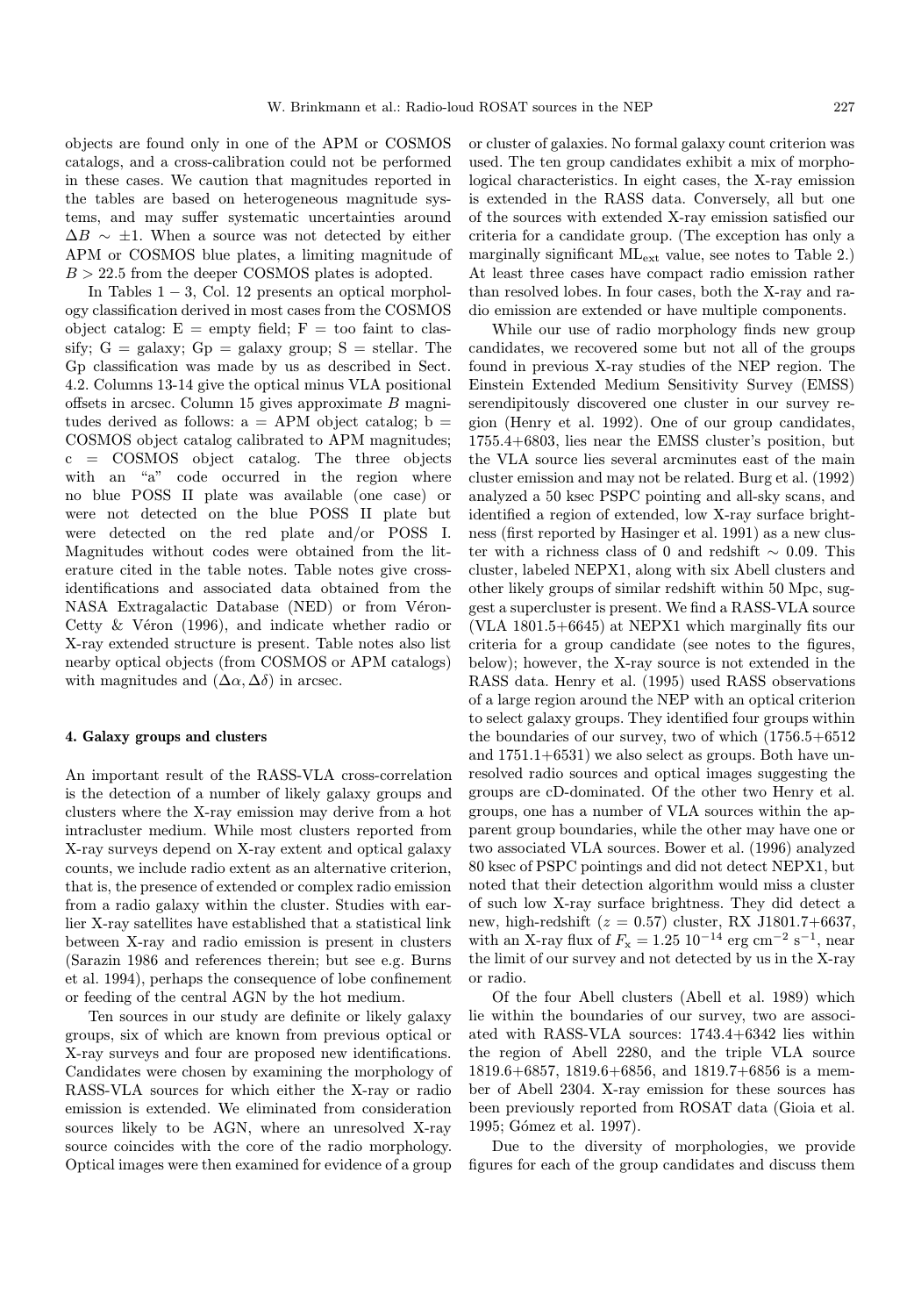individually. Figure 5 gives grey-scale optical images of each candidate group, produced with the Skyview utility provided by the HEASARC, overlaid with the radio contours of the VLA sources (Hertz et al. 1994). Contours levels are percentages of the radio peak chosen so that the least significant contour is approximately twice the noise and subsequent contours increase by factors of two; the highest contour is 99% of the radio peak. Except for 1801.5+6645, which has a slightly larger field, the images are  $4' \times 4'$  in size. The lowest contour level for each of the images is given in notes to the figures. Radio spectral indices are given in Kollgaard et al. (1994). Additional source information is given in the notes to Tables 2 and 3.

#### Notes to the figures:

#### 1743.4+6342 Fig. 5a:

8C 1743+637. The radio position is in the outer regions of extended X-ray structure located predominantly to the south and associated with Abell 2280 (see Gioia et al. 1995). However, Lacy et al. (1993) suggest that the optical counterpart to the radio galaxy is at a much higher redshift. (See Table 4 for X-ray spectral fit.) The lowest radio contour level is at 2% of the peak value.

# 1749.8+6824, 1749.8+6823 Fig. 5b:

The centroid of the X-ray emission lies approximately midway between the VLA sources  $1749.8+6824$  (MCG+11 –  $22 - 005$ ) and  $1749.8 + 6823$  (KUG1750+683A). The extended X-ray structure is complex with a pronounced "emission hole" on the single radio galaxy, 1749.9+6824  $(CGCG1750.1+6825)$ . Lowest radio contour level at 5\% of the peak value.

### 1751.1+6531 Fig. 5c:

NGC 6505 (CGCG1751.1+6533). The radio source is centered on the maximum of the X-ray emission. Strong extended X-ray structures lie mainly in the north-western part of the image. The optical galaxy is an E/S0 with readily apparent halo, possibly a cD galaxy in the group or cluster. (See Henry et al. 1995). Lowest radio contour level at 30% of the peak value.

# 1751.4+6719, 1751.6+6719 Fig. 5d:

The X-ray centroid is between these two VLA sources, closest to 1751.4+6719 which appears to be the core of a radio galaxy; 1751.6+6719 and 1751.2+6719 are the apparent lobes. The X-ray emission is circularly extended with 1751.2 just outside the main emission. (See Table 4 for X-ray spectral fit.) All three radio sources are shown in Fig. 5d with the lowest radio contour at 8% of the peak. 1755.4+6803 Fig. 5e:

We select a group candidate near the position of the EMSS cluster MS1754.9+6803. The RASS source spatially correlated with the VLA source is embedded in a relatively faint chain of emission. The main, very strong cluster emission lies several arcminutes west and has been identified with ZwC1754.5+6807 (Gioia & Luppino 1994 and Henry, private communication). Thus our selection of this cluster may be coincidental. Lowest radio contour at 16% of peak value.

### 1755.7+6754 Fig. 5f:

The radio source is located in the outer part of relatively weak extended emission of  $\sim$  3' size, elongated towards the southeast. The optical image shows a possible elliptical with readily apparent halo, perhaps a cD galaxy in a group or cluster. The lowest radio contour is at 12% of the peak value.

## 1756.5+6512 Fig. 5g:

CGCG1756.3+6513. The radio source coincides with one of the peaks of very extended strong X-ray emission, mainly in a south-westerly direction. The optical galaxy is an E/S0 with readily apparent halo, possibly a cD galaxy in the group or cluster. (See Henry et al. 1995). (See Table 4 for X-ray spectral fit.) Lowest radio contour at 20% of peak value.

#### 1801.5+6645 Fig. 5h:

Two VLA sources, 1801.5+6645 (unresolved, weak) and 1801.4+6643 (possibly resolved, strong) lie near the unresolved RASS source. In the south the maximum of the X-ray emission coincides with the compressed contour lines to the south-east of 1801.4+6643. The chain of optical objects north of 1801.5+6645 follows a narrow structure of reduced X-ray emission. Burg et al. (1992) detected NEPX1, a region of low surface brightness X-ray emission in the vicinity of the VLA and RASS sources. They give optical identification of several associated galaxies. Note: the RASS-VLA source is listed in Table 3 because the X-ray-radio offsets are greater than our criteria for unresolved sources (but within our criteria for extended or multiple-component sources). Lowest radio contour at 8% of the peak value.

#### 1806.8+6536 Fig. 5i:

The radio source coincides with a local maximum of a cross-like structure in X-rays. The strongest X-ray emission is found  $\sim 1'$  to the north-east of 1806.8+6536, near the brighter, extended optical object. Lowest radio contour is at 8% of the peak value.

### 1819.6+6857, 1819.6+6856, 1819.7+6856 Fig. 5j:

4C 68.21 in Abell 2304. 1819.6+6857 is one of a sample of wide-angle tailed radio galaxies in Abell clusters analyzed by Gómez et al.  $(1997)$  as part of a study of substructure in cluster X-ray emission. (See also Owen et al. 1996 and references therein.) While the bulk of the cluster's Xray emission is a few arcminutes to the east, local X-ray maxima trace closely the peaks of the radio contours. An 15.0 mag optical galaxy coincides with the apparent radio core, 1819.7+6856. (See Table 4 for X-ray spectral fit.) Lowest radio contour at 0.5% of the peak value.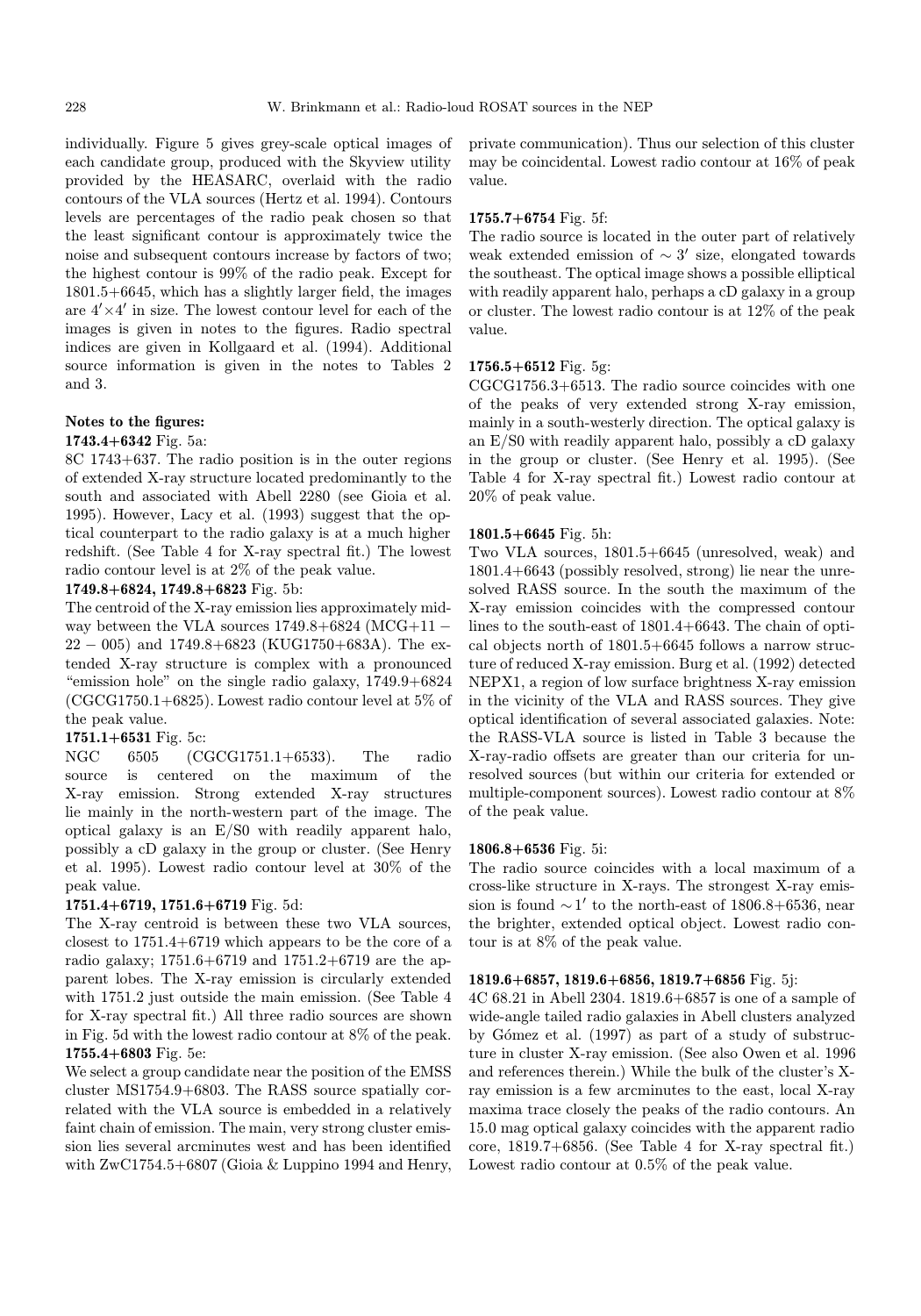68 05 00

04 00

03 00

02 00

17 55 45

67 56 00

55 00

54 00

53 00

65 14 30

13 30

12 30

DECLINATION

17 56 00

DECLINATION

35 25 15<br>RIGHT ASCENSION

55 50 40<br>RIGHT ASCENSION

30

05

DECLINATION





Fig. 5. Figures a-d), see text for notes Fig. 5. Figures e-h), see text for notes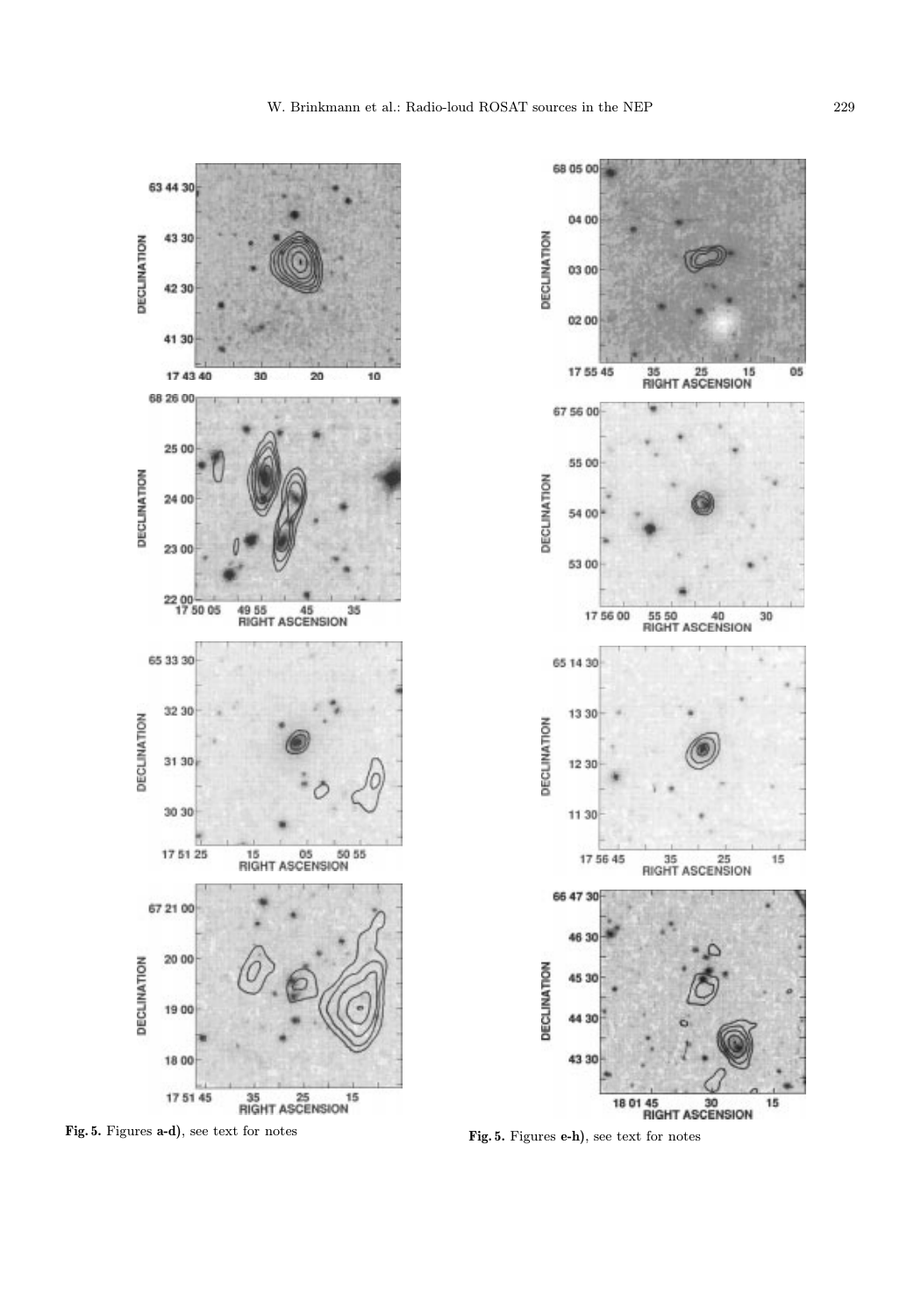

Fig. 5. Figures i-j), see text for notes

#### 5. Broad band source properties

#### 5.1. Comparison with shallower radio-X-ray samples

Papers I and II constructed a large sample of radio-loud X-ray objects from the correlation of the RASS survey with the 5 GHz Green Bank survey. The resulting RGB sample is an order of magnitude less sensitive in both spectral bands than the NEP sample obtained here, although it covers a much larger area of the sky. The relationship between the two surveys is illustrated in Fig. 6; the RGB histograms are drawn from Fig. 4 of Paper II. Two features can be noted. First, while the X-ray fluxes of the NEP sources are confined to about 1.5 orders of magnitude<sup>2</sup>, the radio flux densities are spread over 3 orders of magnitude. Any correlations between the quantities must show considerable scatter. Second, no bimodality is seen in the radio flux density distribution as is seen, for example, in the optically-selected quasar samples of Strittmatter et al. (1980) and Kellerman et al. (1989). This result is consistent with the findings of Papers I and II which, however, did not significantly sample the faint end of the radioloud AGN population in either radio luminosity or the



Fig. 6. Flux distribution of the NEP sources (shaded) compared to that of the ROSAT - 87 GB survey (open histogram)

ratio of radio-to-optical emission. Bimodality is evident in the NEP sample in the distribution of the ratio of radioto-optical emission, as measured by the radio-to-optical spectral index,  $\alpha_{\rm ro}$ . As discussed in the next section, the observed bimodality is consistent with optically-selected quasar samples (e.g. Kellerman et al. 1989, 1994, and Stocke et al. 1992) and the X-ray-selected AGN sample of Della Ceca et al. (1994).

Figure 7 shows the integrated 0.1−2.4 keV flux distribution of all RASS sources in the central  $3° \times 3°$  field of the NEP and the distribution of the radio-detected subgroup. The radio-loud group has a slightly higher average X-ray flux than the parent population, but radio-loud sources are found at all X-ray flux levels. At the higher flux levels of the RGB samples, a similar uniform distribution of radio-loud objects is seen (Paper I, Fig. 6). The absolute detection rate in the NEP field is similar to that of other deep X-ray observations (de Ruiter et al. 1994; de Ruiter et al. 1997; Warwick & Barber 1992) and considerably higher than for the RGB survey (Papers I and II).

The distribution of X-ray fluxes here does not directly reflect the intrinsic  $\log N - \log S$  curve for two reasons: the selection of radio-loud ROSAT sources may be X-ray fluxdependent, and the survey exposure is far from uniform (see Fig. 1).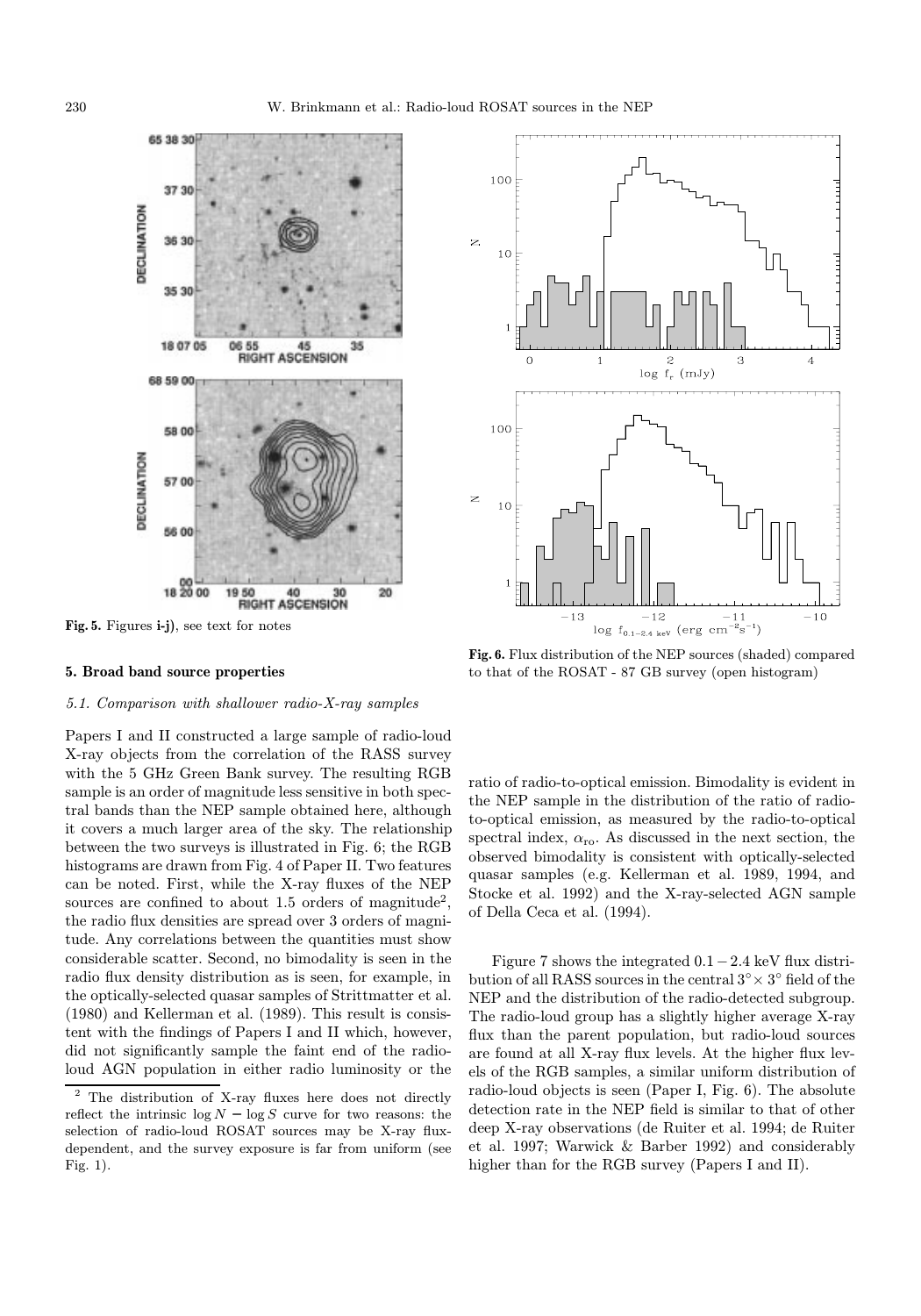

Fig. 7. X-ray flux distribution of all the NEP sources in the inner 3◦ 3◦ field (open diagram) and the radio-loud subsample (hatched area)

# 5.2. The  $\alpha_{ro} - \alpha_{ox}$  diagram

The broad-band  $\alpha_{\rm ro} - \alpha_{\rm ox}$  color-color diagram has been extensively used to display broad-band spectral energy distributions and to classify extragalactic objects. The radio-to-optical index is defined as  $\alpha_{\rm ro} \equiv$  $\log(S_{\nu_{\rm rad}}/S_{\nu_{\rm opt}})/\log(\nu_{\rm opt}/\nu_{\rm rad})$  and the optical-to-X-ray index as  $\alpha_{ox} \equiv -\log(S_{\nu_x}/S_{\nu_{\rm opt}})/\log(\nu_x/\nu_{\rm opt})$ . Here we use the radio fluxes at  $\nu_{rad} = 1.5$  GHz, the optical data at 4500 Å and the X-ray data at 2 keV. While it has been widely asserted that different classes of objects occupy distinct locations in this diagram, we note that the boundaries can become less distinct as surveys become deeper in all bands (see Fig. 10 of Paper II). Nonetheless, the diagram is an effective tool for examining the spectral energy distributions of objects without redshifts such as the NEP population discussed here.

The  $\alpha_{\rm ro} - \alpha_{\rm ox}$  diagram for the 74 sources in Tables 1 and 2 is shown in Fig. 8. It was constructed in a similar manner to Fig. 10 in Paper II with the following exception. In cases where the radio source appears to be multiple but the peaks were individually cataloged in Kollgaard et al. (1994), only the integrated flux density of the dominant component is used. The monochromatic X-ray fluxes at 2 keV were computed from the observed count rate assuming a typical power law photon index  $\Gamma_{\rm x} = 2.1$  and absorption by the Galactic neutral hydrogen column density in the direction to the source. Optical magnitudes are primarily BJ-magnitudes from the POSS-II plates and, as most objects lack redshift information, no K-corrections are applied. The optically identified objects are denoted by different symbols as given in the insert. Sources labelled "No ID" include those identified with faint sources classified as unresolved by COSMOS or the APM. The



Fig. 8. Broad band energy distribution of all sources. The axes are the radio-to-optical and optical-to-X-ray spectral indices as defined in the text. Arrows indicate objects with upper limits in the optical magnitude

cross indicates the ranges of the indices corresponding to an optical error of  $\delta m = \pm 1$  magnitude.

The bulk of the objects are found along the diagonal swath from high- $\alpha_{\rm ro}$  and low- $\alpha_{\rm ox}$  to low- $\alpha_{\rm ro}$  and high- $\alpha_{\rm ox}$ . This swath is the region generally occupied by radio-loud quasars and blazars (see Fig. 9 in Paper I). Only four of the objects in Tables 1 and 2 are spectroscopically identified as quasars and one is the well known BL Lac object S5 1749+70. We therefore predict that most of the remaining objects are quasars or related species such as flat spectrum radio sources (upper left of the  $\alpha_{\rm ro} - \alpha_{\rm ox}$  diagram), BL Lac objects (throughout most of the swath; Laurent-Muehleisen et al. 1998), and Seyfert galaxies (lower right of the  $\alpha_{\rm ro} - \alpha_{\rm ox}$  diagram).

A considerable fraction,  $\approx 35\%$ , of the RASS-VLA sources do not have optical counterparts brighter than  $B = 22.5$ . These are indicated by circles with arrows pointed toward the upper left of the  $\alpha_{\rm ro} - \alpha_{\rm ox}$  diagram. Many of these have X-ray fluxes above 1 $10^{-13}\ \rm erg\ s^{-1}$ cm<sup>−</sup><sup>2</sup> and thus do not represent the large population of extremely faint sources thought to constitute a significant fraction of the X-ray background radiation. Those that lie in the middle or lower-right portion of the diagram are likely to be normal quasars. But those lying in the upper left portion have unusual spectral energy distributions with  $\alpha_{\rm ro} \simeq \alpha_{\rm ox}$  or even inverted spectra with  $\alpha_{\rm ro} > \alpha_{\rm ox}$ . These sources can arise in three plausible ways: (a) they are distant clusters whose X-ray emission is elevated due to an intra cluster medium; (b) they are members of a subclass of optically-quiet quasars or red quasars (e.g. Webster et al. 1995; Kollgaard et al. 1995); or (c) they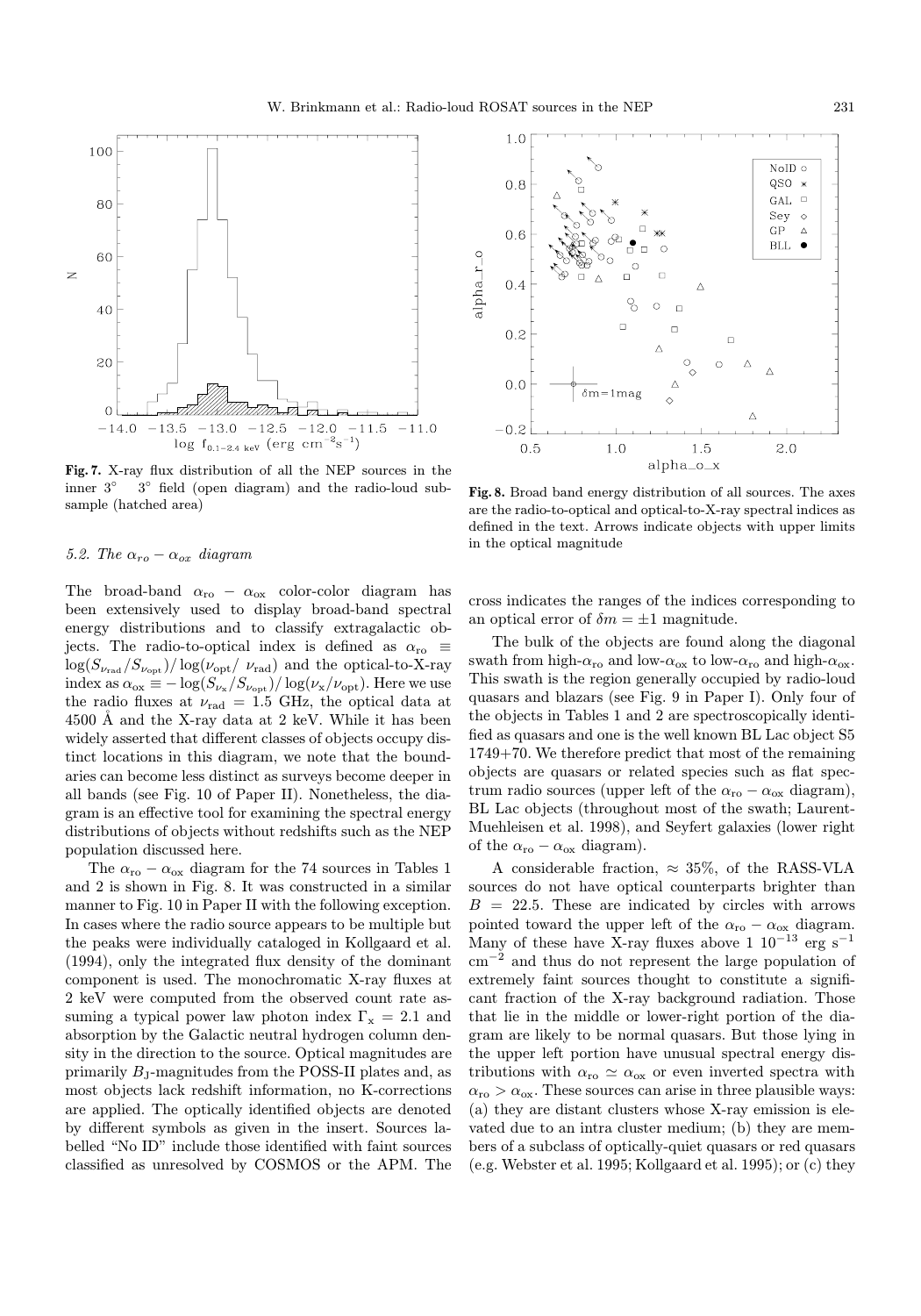#### 5.3. The  $\alpha_{ro}$  distribution and the radio-loud criterion

are spurious X-ray/radio correlations. Option (c) is likely correct for those sources with very weak radio emission, but over half (11 out of 21, see Fig. 11) have  $S_{1.5} > 5$  mJy and almost a third have  $S_{1.5} > 10$  mJy, for which spurious coincidences are unlikely. It is unclear whether the quasars in option (b) constitute a rare or a major class of AGN. We looked at the three most radio-bright NEP examples in a search for optically-quiet quasars (Kollgaard et al. 1995) and concluded that they were more or less typical radio galaxies.

The source 1747.2+6532 in the upper left in Fig. 8 at  $\alpha_{\rm ro} \sim 0.78$  is identified as 4C+65.22. Lacy et al. (1993) mark it as "Q?" based on CCD observations. Kollgaard et al.  $(1995)$  argue that  $4C+65.22$  is not a quasar, but a radio galaxy, based on the two-component radio morphology at 8.4 GHz, associated spectral indices, and marginallyresolved optical  $(R = 21.2 \text{ mag})$  image. It is undetected on the blue POSS II plate. However, its position in the diagram, and even more that in the flux-ratio plot (Fig. 10) where it is found close to left boundary, at  $\log(f_{\rm x}/f_{\rm r})$  $\sim$  −6.7, would be very unusual for a galaxy and thus the object may be a quasar instead. The RASS-VLA source 1743.4+6342 which we classify as a group/cluster occupies an extreme position in the diagram as well, and it may be spurious in some sense. The radio source, also known as 8C 1743+637, arises from a faint galaxy behind the cluster Abell 2280 (Lacy et al. 1993), while the X-ray emission is likely due to the Abell cluster's gaseous medium. In any case, the extended X-ray RASS source represents the detection of a galaxy grouping.

The lower right region of the diagram, which is usually populated by optically prominent galaxies with low X-ray and radio emission, remains relatively empty. We suggest that another order of magnitude in X-ray sensitivity is needed before normal spiral galaxies are commonly found in all-sky surveys. Instead, we find optical counterparts that are morphologically classified as galaxies all along the swath occupied in the  $\alpha_{\rm ro} - \alpha_{\rm ox}$  diagram. This is equivalent to the statement that galaxy magnitudes are roughly uniformly distributed over the range  $14 \leq B \leq 21$ . These objects include two IRAS-selected Seyfert 1 galaxies at  $z \approx 0.05 - 0.08$ , a nearby Seyfert 2 galaxy at  $z \approx 0.02$ , and several distant unstudied (presumably elliptical) radio galaxies. In the latter cases, the X-ray emission may arise either from the active nucleus or from a surrounding intracluster medium.

Finally, we note that the galaxy groups and clusters are spread throughout the diagram, illustrating the lack of tight correlations between optical, radio and X-ray luminosities from these objects (Burns et al. 1994). The  $\alpha_{\rm ro} - \alpha_{\rm ox}$  diagram is thus a poor diagnostic tool for discriminating groups and clusters from AGN.

We use the radio-to-optical spectral index,  $\alpha_{\rm ro}$ , to analyze the NEP sample for evidence of the apparent dichotomy between radio-quiet and radio-loud AGN. Both  $\alpha_{\rm ro}$  and its equivalent, the ratio of radio to optical flux densities (or luminosities), R, have been extensively used for this purpose. The commonly accepted dividing line between the two populations, established by studies of opticallyselected AGN, is  $\log R \sim 1$  (Kellerman et al. 1989; Stocke et al. 1992), or  $\alpha_{\rm ro} \sim 0.2$ . The flux densities are typically taken at 5 GHz and an observed wavelength of 4400  $\AA$ , taken from the B magnitude. A second criterion is the radio luminosity; the division occurs  $\sim L_{5 \text{ GHz}} = 10^{24}$  – 10<sup>26</sup> [W Hz<sup>−</sup><sup>1</sup>] (Miller et al. 1990; Stocke et al. 1992), with some dependence on redshift (Padovani 1993). Miller et al. (1990) note that the luminosity criterion is to be preferred if the optical and radio emission of AGN are not correlated. The two definitions overlap by approximately 90% (Kellerman et al. 1994; Della Ceca et al. 1994). Falcke et al. (1996) have proposed separate radio-loud - radioquiet criteria for flat- and steep-spectrum quasars:  $R \simeq$ 25 ( $\alpha_{\rm ro} \simeq 0.24$ ) for steep-spectrum sources and  $R \sim 250$  $(\alpha_{\rm ro} \sim 0.44)$  for flat-spectrum.

The radio-loud - radio-quiet dichotomy is most evident as bimodality in the distributions of the measures  $R, \alpha_{\rm ro}, \text{ or } L_{\rm R}$ . Bimodality has been reported for both optically-selected samples (e.g. Sramek & Weedman 1980; Kellerman et al. 1989, 1994; Miller et al. 1990; Visnovsky et al. 1992; Stocke et al. 1992) and the X-ray-selected sample of AGN from the Einstein Medium Sensitivity Survey (EMSS; Della Ceca et al. 1994). Bimodality is sometimes evident in the distribution of radio flux densities, at least for optically-selected samples (Strittmatter et al. 1980; Kellerman et al. 1989). Evidence in terms of other observed AGN properties, such as redshift and optical luminosity, has been more difficult to establish.

Figure 9 shows the distribution of  $\alpha_{\rm ro}$  values for the reliable NEP sources (Tables 1 and 2). A bimodal distribution is strongly suggested, with a minimum  $\sim 0.2$ . This is in good agreement with the minimum value of  $\alpha_{\rm ro}$  found for optically-selected samples and the value of  $\alpha_{\rm ro}$  = 0.35 obtained by Della Ceca et al.'s results for EMSS AGN. (The different radio frequencies and the lack of K-corrections for the NEP sample would change  $\alpha_{\rm ro}$ by approximately  $\pm 0.05$ .) It should be noted that the NEP sources include non-AGN (such as the apparent cD galaxies of several group candidates). As the NEP and EMSS samples have roughly similar sensitivities in the radio ( $\sim$  1 mJy at 1.5 and 5 GHz, respectively), optical (∼ 23 mag in V and B), and X-ray ( $\stackrel{>}{\sim}$  5 10<sup>-14</sup> erg s<sup>-1</sup> for  $0.1-2.4$  keV and  $\geq 8.10^{-14}$  erg s<sup>-1</sup> for  $0.3-3.5$  keV), the NEP sample's results provide further confirmation of bimodality but do not extend it to significantly fainter limits. The minimum in the  $\alpha_{\rm ro}$  distribution is also evident as a sparsely-populated band ("gap") in the  $\alpha_{\rm ro} - \alpha_{\rm ox}$  and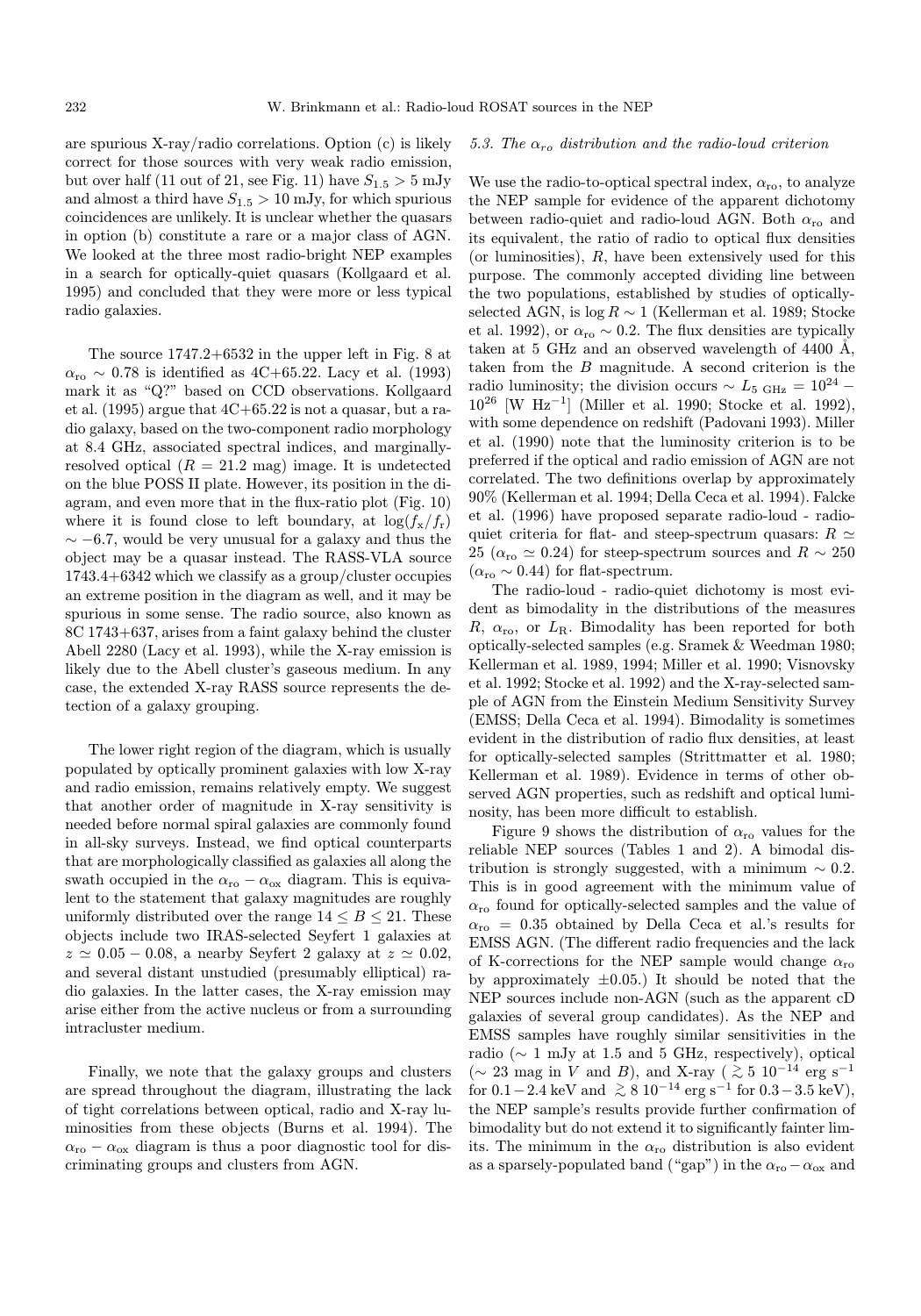

Fig. 9. Distribution of the radio-to-optical spectral index  $\alpha_{\rm ro}$ . All sources in Tables 1 and 2 are plotted, including those with upper limits on their optical flux

 $f_{\rm x}/f_{\rm r}-f_{\rm o}/f_{\rm r}$  (Sect. 5.4) plots. The gap is most apparent if different morphological classes are considered separately. Although bimodality is not evident in RGB sample (its  $\alpha_{\rm ro}$ ) distribution cuts off at the lower limit of radio-loudness), it is quite evident in the sample of radio-selected, ROSATdetected quasars drawn from the Véron-Cetty - Véron (1993) catalog (VV93) studied by Brinkmann et al. (1997; see Fig. 16).

# 5.4. The  $f_x/f_r - f_o/f_r$  diagram

While AGN classes often overlay in the  $\alpha_{\rm ro} - \alpha_{\rm ox}$  diagram, they can occupy more distinct regions in the  $f_{\rm x}/f_{\rm r} - f_{\rm o}/f_{\rm r}$ (or equivalently,  $\alpha_{rx} - \alpha_{ro}$ ) diagram. For example, X-rayselected BL Lacs and radio-selected BL Lacs are widely separated in this diagram with BL Lacs from the RGB survey filling the gap between these populations (Fig. 11 in Paper II; Laurent-Muehleisen et al. 1998). Figure 10 shows the flux ratio diagram for objects in Tables 1 and 2. Objects on the top right should be mainly galaxies, X-ray-selected BL Lacs reside in the top central region, while quasars and radio-selected BL Lac objects congregate at the lower left. The diagram is similar to that of the optically unidentified objects from the RGB survey (Fig. 11 in Paper II), indicating that the populations have not changed dramatically between the brighter RGB and fainter NEP samples. The optically faint and unclassified NEP sources are spread throughout the region of radioand X-ray-selected AGN. However, few are present among the Seyferts and other galaxies in the radio-quiet regime,  $\log[f_{\rm o}/f_{\rm r}] > -1$  ( $R \lesssim 10$ ). The  $f_{\rm x}/f_{\rm r} - f_{\rm o}/f_{\rm r}$  diagram is



**Fig. 10.** Flux ratios  $\log[f_{\rm x}/f_{\rm r}]$  versus  $\log[f_{\rm o}/f_{\rm r}]$  for all sources. Arrows indicate sources with upper limits for the optical fluxes. The cross marks the position of the planetary nebula

consistent with Fig. 8 in suggesting that several source identifications may be incorrect.

## 6. Summary

We have presented an unbiased survey of extragalactic objects chosen by their simultaneous presence in flux-limited X-ray and radio continuum surveys. While other studies have penetrated deeper over small fields or surveyed larger areas with lower sensitivity, our effort is unique in its combination of depth (reaching 5  $10^{-14}$  erg s<sup>-1</sup> cm<sup>-2</sup> in the  $0.1 - 2.4$  keV band and 1 mJy at 1.5 GHz) and areal extent (29.3 square degrees). It was made possible by the repeated scans of the North Ecliptic Pole region during the ROSAT All-Sky Survey and a complementary radio survey with the VLA.

A total of 74 reliable RASS-VLA sources were found (including multiple radio components), with an additional 34 possible matches. Optical counterparts were sought on digitized Schmidt plates of the POSS-I and II surveys. The result is a rather heterogeneous sample with objects ranging in brightness by 2 orders of magnitude in the X-rays, 3 orders of magnitude in the radio and >3 orders of magnitude in the optical. The minority of objects with optical spectroscopy include four quasars, one BL Lac object, two Seyfert 1 galaxies, and two Seyfert 2 galaxies. Unstudied objects include galaxies with  $15 \le B \le 22$  and unresolved objects which are presumably quasars and BL Lacs. A considerable fraction (approximately one-third) of the radio- and X-ray-loud objects do not have any optical counterparts brighter than  $B = 22.5$ .

The previously identified objects do not show any class-specific separation with regard to their radio or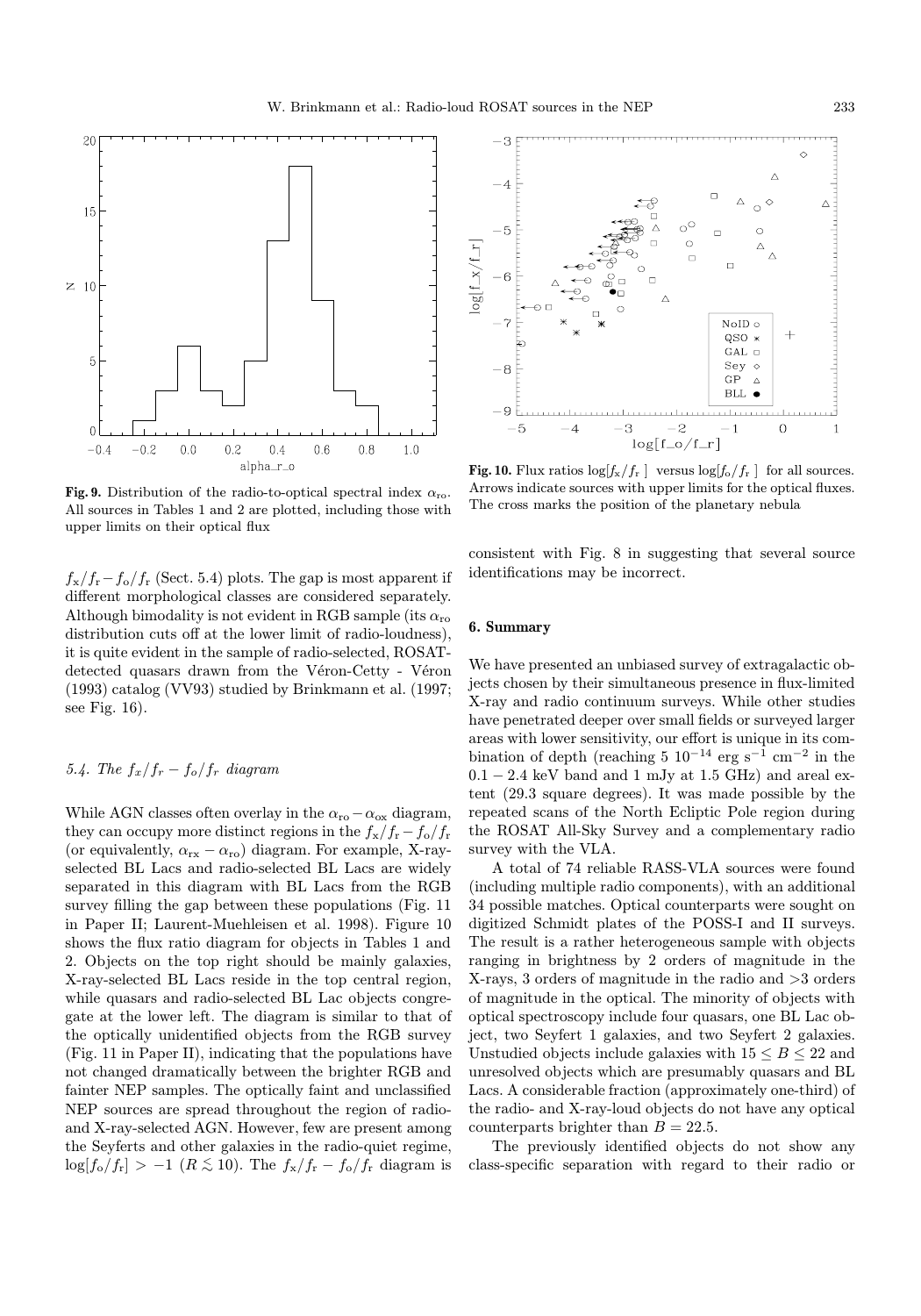

Fig. 11. Distribution of various object types as function of the optical B - magnitude. Open histogram: all objects; shaded region: specific object class

X-ray fluxes. Only the optical magnitudes indicate some systematic trend for the various objects (see Fig. 11). For 23 sources only upper limits could be obtained  $(m_B > 22.5;$  one source was de- $\geq$  22.5; one source was detected on a red plate). However, seven of these are quite strong radio sources with fluxes  $f_r$ 10 mJy.

While the heterogeneity of the sample and incompleteness of redshift information precludes quantitative analysis, a number of interesting findings emerge. They mainly support similar results that emerged from the shallower but large-area RGB survey discussed in Papers I, II and Laurent-Muehleisen et al. (1998).

- 1. The distribution of radio-to-optical flux ratios and spectral indices appears to be bimodal, in agreement with optically-selected and other X-ray/radio-selected samples.
- 2. Ten likely galaxy groups and clusters are detected, including two Abell clusters and four groups found in previous X-ray surveys with optical (but not radio) follow-up. The X-ray/radio detection strategy appears to be quite effective in uncovering relatively poor clusters which contain a radio galaxy.
- 3. Many of the RASS-VLA sources are optically very faint for their radio and X-ray fluxes compared to normal quasars with  $\alpha_{\rm ro} \simeq \alpha_{\rm ox}$  or even  $\alpha_{\rm ro} > \alpha_{\rm ox}$ . These

are either "red quasars" or new distant clusters containing a radio galaxy.

Acknowledgements. The ROSAT project is supported by the Bundesministerium für Bildung, Wissenschaft, Forschung und Technologie (BMBF/DLR) and the Max-Planck-Gesellschaft. We thank Peter Kahabka for his help in programming the source detection routines and our colleagues from the ROSAT group for their support. This research at Penn State was supported by NASA grant NAGW-2120 to EDF. RIK acknowledges support from Fermi National Accelerator Laboratory; MMC acknowledges partial support from Bucknell University. We acknowledge the assistance of W.L.W. Sargent (CalTech) in making POSS-II plates of the NEP available to ROE for Cosmos digital scanning and thank Richard McMahon for providing the APM data. This research has made use of the NASA/IPAC Extragalactic Data Base (NED) which is operated by the Jet Propulsion Laboratory, California Institute of Technology, under contract with the National Aeronautics and Space Administration.

#### References

- Abell G.O., Corwin Jr. H.G., Olowin R.P., 1989, ApJS 70, 1
- Aschenbach B., 1988, Appl. Opt. 27, 1404
- Ashby M.L.N., Hacking P.B., Houck J.R., Soifer B.T., Weisstein E.W., 1996, ApJ 456, 428
- Becker R.H., White R.L., Helfand D.J., 1995, ApJ 450, 559
- Benn C.R., Rowan-Robinson M., McMahon R.G., Broadhurst T.J., Lawrence A., 1993, MNRAS 263, 98
- Bower R.G., Hasinger G., Castander F.J., et al., 1996, MNRAS 281, 59
- Boyle B.J., Fong G.R., Shanks T., Peterson B.A., 1990, MNRAS 243, 1
- Boyle B.J., Griffiths R.E., Shanks T., et al., 1993, MNRAS 260, 49
- Brinkmann, W., 1994, in: Courvoisier T.J.-L., Blecha A. (eds.), Multi-Wavelength Continuum Emission of AGN. Kluwer Academic Publishers, Dordrecht, p. 53
- Brinkmann W., Siebert J., Boller Th., 1994, A&A 281, 355
- Brinkmann W., Siebert J., Reich W., et al., 1995, A&AS 109, 147 (Paper I)
- Brinkmann W., Siebert J., Feigelson E.D., et al., 1997, A&A 323, 739 (Paper II)
- Brinkmann W., Yuan W., Siebert J., 1997, A&A 319, 413
- Burg R., Giacconi R., Huchra J., et al., 1992, A&A 259, L9
- Burns J.O., Rhee G., Owen F.N., Pinkney J., et al., 1994, ApJ 423, 94
- Carballo R., Warwick R.S., Barcons X., et al., 1995, MNRAS 277, 1312
- Condon J.J., Broderick J.J., Seielstad G.A., 1989, AJ 97, 1064
- Condon J.J., Cotton W.D., Greisen E.W., et al., 1998, ApJ
- 115, 1693 Cruddace R.C., Hasinger G.H., Schmitt J.H., 1988, in Astronomy from Large Databases, Murthagh F. and Heck A. (eds.), p. 177
- Della Ceca R., Zamorani G., Maccacaro T., et al., 1994, ApJ 430, 533
- de Ruiter, H.R., et al., 1994, in Frontiers of Space & Ground-Based Astronomy, Wamsteker W., Longair M.S. and Kondo Y. (eds.). Kluwer Academic Press, p. 673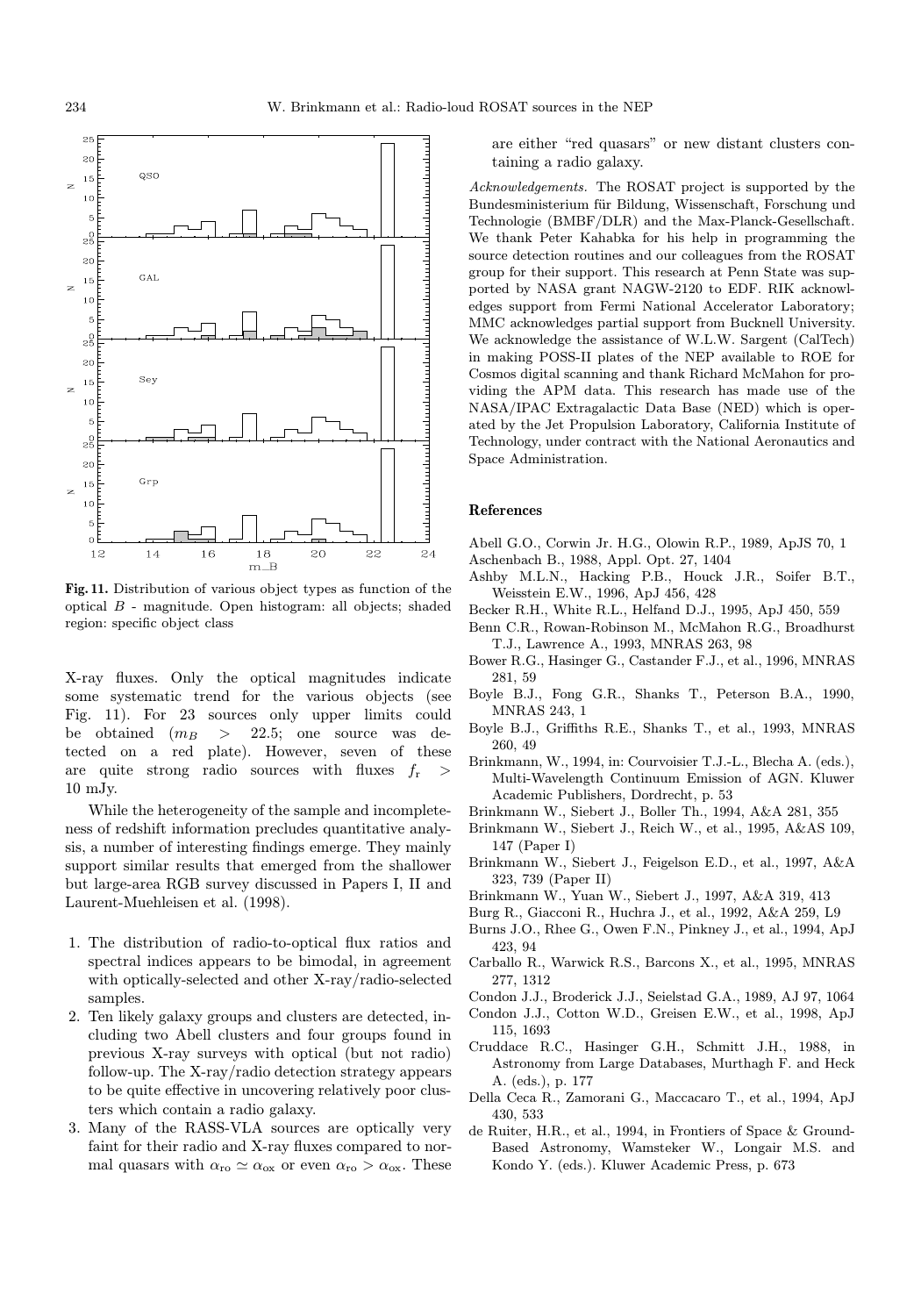- de Ruiter, H.R., Zamorani G., Parma P., et al., 1997, A&A 319, 7
- Dickey J.M., Lockman F.J., 1990, ARA&A 28, 215
- Elvis M., Lockman F.J., Fassnacht C., 1994, APJS 95, 413
- Falcke H., Sherwood W., Patnaik A.R., 1996, ApJ 471, 106 Georgantopoulos I., Stewart G.C., Shanks T., et al., 1996,
- MNRAS 280, 276
- Gioia I.M., Maccacaro T., Schild R.E., et al., 1990, ApJS 72, 567
- Gioia I.M., Luppino G.A., 1994, ApJS 94, 583
- Gioia I.M., Henry, J.P., Luppino G.A., et al., 1995, A&A 297, L75
- Gómez P.L., Pinkney J., Burns J.O., 1997, ApJ 474, 580
- Gregg M.D., Becker R.H., White R.C., et al., 1996, AJ 112, 497
- Hacking P., Houck J.R., 1987, ApJS 63, 311
- Hamilton T.T., Helfand D.J., 1993, ApJ 418, 55
- Hasinger G., Schmidt M., Trümper J., 1991, A&A 246, L2
- Henry J.P., Gioia I.M., Maccacaro T., et al., 1992, ApJ 386, 408
- Henry J.P., Gioia I.M., Huchra J.P., et al., 1995, ApJ 449, 422
- Hertz P.L., Kollgaard R.I., Chester M.M., et al., 1994, Naval Research Lab. Report NRL/MR/7621–94–7439, Washington
- Kellerman K.I., Sramek R., Schmidt M., et al., 1989, AJ 98, 1195
- Kellerman K.I., Sramek R., Schmidt M., et al., 1994, AJ 108, 1163
- Kock A., Meisenheimer K., Brinkmann W., et al., 1996, A&A 307, 745
- Kollgaard R.I., Brinkmann W., Chester M.M., et al., 1994, ApJS 93, 145
- Kollgaard R.I., Feigelson E.D., Laurent-Muehleisen S.A., et al., 1995, ApJ 449, 61
- Kreysing H.C., Diesch C., Zweigle J., et al., 1992, A&A 264, 623
- Kühr H., Nauber U., Pauliny-Toth I.I.K., Witzel A., 1979, MPIfR preprint No. 55
- Lacy M., Rawlings S., Warner P.J., 1992, MNRAS 256, 404
- Lacy M., Hill G.J., Kaiser M.-E., Rawlings S., 1993, MNRAS 263, 707
- Lacy M., Riley J.M., Waldram E.M., McMahon R.G., Warner P.J., 1995, MNRAS 276, 614
- Laurent-Muehleisen S.A., 1996, Ph.D. Thesis, The Pennsylvania State University
- Laurent-Muehleisen S.A., Kollgaard R.I., Ryan P.J., et al., 1997, A&AS 122, 235
- Laurent-Muehleisen S.A., Kollgaard R.I., Ciardullo R., et al., 1998, ApJS 118 (in press)
- Large M.I., Cram L.E., Burgess A.M., 1991, The Observatory 111, 72
- Loiseau N., Reich W., Wielebinski R., Reich P., Münch W., 1988, A&AS 75, 67
- Maccacaro T., Wolter A., McLean B., et al., 1994, Astro. Lett.

Comm. 29, 267

- MacGillivray H.T., Stobie R.S., 1984, Vistas Astron. 27, 433 McMahon R.G., 1991, in: The Space Distribution of Quasars,
- Crampton D. (ed.), ASP Conf. Ser. 21, 129
- McMahon R.G., Irwin M.J., 1992, in: Digitised Optical Sky Surveys, MacGillivray H.T., Thomson E.B. (eds.). Kluwer, Dordrecht, p. 417
- Miller L., Peacock J.A., Mead A.R.G., 1990, MNRAS 244, 207
- Owen F.N., Ledlow M.J., Keel W.C., 1996, AJ 111, 53
- Padovani P., 1993, MNRAS 263, 461
- Pfeffermann E., Briel U.G., Hippmann H., et al., 1986, Proceedings SPIE 733, 519
- Pierre M., Hunstead R., Reid A., et al., 1994, The Messenger 78, 24
- Reid I.N., Brewer C., Brucato R.J., et al., 1991, PASP 103, 661
- Rusk R., Seaquist E.R., 1985, AJ 90, 30
- Sarazin C.L., 1986, in: Radio continuum processes in Clusters of Galaxies, NRAO Workshop Nr. 16, O'Dea P., Uson J.M. (eds.). Green Bank, p. 23
- Sramek R.A., Weedman D.W., 1980, ApJ 238, 435
- Stocke J.T., Morris S.L., Gioia I.M., et al., 1991, ApJS 76, 813 Stocke J.T., Morris S.L., Weymann R.J., Foltz C.B., 1992, ApJ 396, 487
- Strittmatter P.A., Hill P., Pauliny-Toth I.I.K., et al., 1980, A&A 88, L12
- Thuan T.X., Patterson R.J., Condon J.J., Mitchell K.J., 1992, AJ 104, 1331
- Trümper J., 1983, Adv. Space Res. 2, 241
- Veron-Cetty M.-P., Veron P., 1993, A Catalogue of Quasars and Active Nuclei (6th Edition), ESO Scientific Report No. 13
- Veron-Cetty M.-P., Veron P., 1996, A Catalogue of Quasars and Active Nuclei (7th Edition), ESO Scientific Report No. 17
- Visnovsky K.L., Impey C.D., Foltz C.B., et al., 1992, ApJ 391, 560
- Voges W., 1992, in: Proc. of the ISY Conference "Space Science", ESA ISY-3, ESA Publications, p. 9
- Voges W., Boller Th., Dennerl K., et al., 1996, in: Proceedings of the Conference Röntgenstrahlung from the Universe, MPE Report 263, p. 637
- Warwick R.S., Barber C.R., 1992, in: Proceedings of the Conference X–ray Emission from AGN and the Cosmic X-ray Background, MPE Report 235, p. 242
- Webster R.L., Francis P.J., Peterson B.A., et al., 1995, Nat 375, 469
- Windhorst R.A., Miley G.K., Owen F.N., 1985, ApJ 289, 494
- Wood K.S., Meekins J.F., Yentis D.J., et al., 1984, ApJS 56, 507
- Yentis D.J., Cruddace R.G., Gursky H., et al., 1992, in: Digitised Optical Sky Surveys, MacGillivray H.T., Thomson E.B. (eds.). Kluwer, Dordrecht, p. 67
- Zimmermann H.U., Becker W., Belloni T., et al., 1994, EXSAS User's Guide, Edt. 4, MPE Report 257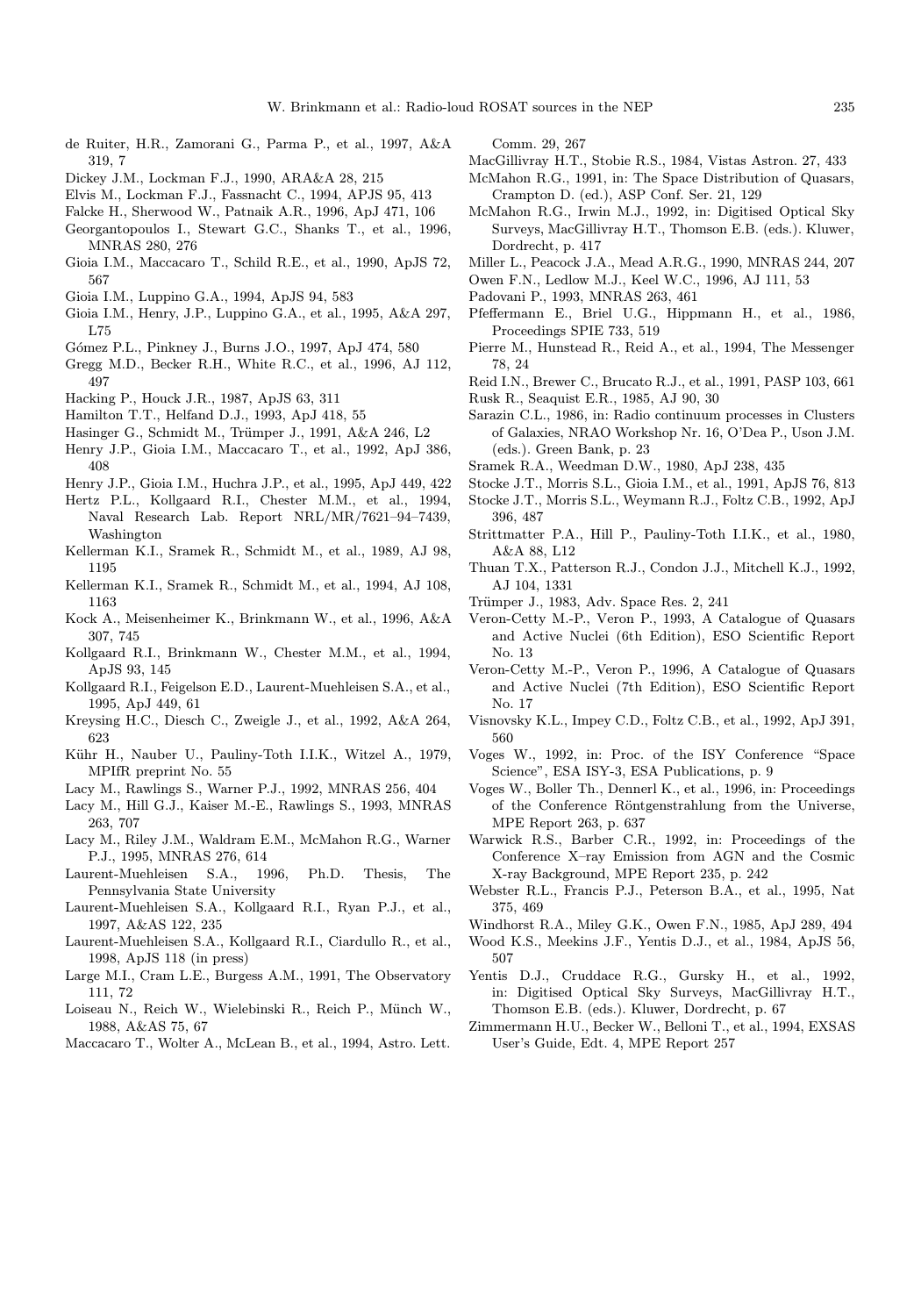|                                                                                 |                                  | Radio Data                                             |                                           |                                |                                                                                                                                                                                                                                                                                                                                                                                                                                                                                                                       |                          | $X$ -ray Data |                                 |                  |            |              |                          | Optical Data   |                                                                                            | Notes                 |
|---------------------------------------------------------------------------------|----------------------------------|--------------------------------------------------------|-------------------------------------------|--------------------------------|-----------------------------------------------------------------------------------------------------------------------------------------------------------------------------------------------------------------------------------------------------------------------------------------------------------------------------------------------------------------------------------------------------------------------------------------------------------------------------------------------------------------------|--------------------------|---------------|---------------------------------|------------------|------------|--------------|--------------------------|----------------|--------------------------------------------------------------------------------------------|-----------------------|
| VLA Source                                                                      | $\alpha_{2000}$                  | $\delta_{2000}$                                        | $S_{\rm 1.5}$                             |                                | ROSAT source                                                                                                                                                                                                                                                                                                                                                                                                                                                                                                          | ◁                        | $L_{\rm oc}$  | $M_{\rm axL}$                   | $F_{\rm x}$      |            | Class        | $\Delta \alpha$          | $\Delta\delta$ | B                                                                                          |                       |
| $1732.9 + 6533$                                                                 | 54.8<br>17                       | 65 33 26.7                                             | 1057.9                                    |                                | J173254.8+653318<br>RXS                                                                                                                                                                                                                                                                                                                                                                                                                                                                                               |                          |               |                                 |                  | 4.9        |              | $^{\circ}$               |                | 17.6                                                                                       | H                     |
| 1738.0+6654                                                                     | 2.2<br>1738                      | 66 54 14.9                                             |                                           | 0.2                            | J173803.3+665343<br>RXS                                                                                                                                                                                                                                                                                                                                                                                                                                                                                               | $\frac{8}{33}$ $\circ$   | $\circ$       |                                 | 17.5             | 3.4        | ທ ⊞ ທ        |                          |                | >22.5                                                                                      |                       |
| 1743.8+6544                                                                     | 174348.9                         | 65 44 23.9                                             | 20.3                                      | 0.9                            | J174349.4+654418<br>RXS                                                                                                                                                                                                                                                                                                                                                                                                                                                                                               |                          |               |                                 | 13.5             | 5.1        |              | $\circ$                  |                | م<br>21.51                                                                                 |                       |
| 1747.2+6813                                                                     | 12.4<br>1747                     | 68 13 17.4                                             | 2.7                                       | 0.2                            | J174711.5+681316<br>RXS                                                                                                                                                                                                                                                                                                                                                                                                                                                                                               | F.                       | $\circ$       |                                 | 6.9              | 2.7        |              |                          | $\vdots$       | >22.5                                                                                      | $\mathbf{\Omega}$     |
| 1747.2+6532                                                                     | 13.6<br>$1\,\mathrm{I}$ 47       | 65 32 35.6                                             | 375.0                                     | 12.4                           | J174710.5+653225<br>RXS                                                                                                                                                                                                                                                                                                                                                                                                                                                                                               | 22                       |               | $\Xi$                           | 30.8             | 8.5        | 田田のひ田ひひ      |                          | $\vdots$       | >22.5                                                                                      | $\boldsymbol{\infty}$ |
| 1748.5+7005                                                                     | 32.8<br>$17\;48$                 | $5\;51.0$<br>$\mathbb{R}$                              | 711.6                                     | 21.7                           | J174833.1+700554<br><b>RXS</b>                                                                                                                                                                                                                                                                                                                                                                                                                                                                                        | 4                        | $\circ$       | 345                             | 126.6            | 8.9        |              | $\circ$                  | 7              | $17.5\,\mathrm{b}$                                                                         | ₩                     |
| 748.6+6842                                                                      | 38.2<br>$48$<br>17               | 68 42 17.4                                             | $2.5\,$                                   | 0.3                            | J174837.9+684220<br>RXS                                                                                                                                                                                                                                                                                                                                                                                                                                                                                               | S                        | $\circ$       | 98                              | 38.2             | 4.8        |              |                          | $\frac{3}{1}$  | 16.3                                                                                       | S                     |
| 1751.5+7013                                                                     | 31.8<br>1751                     | 70 13 21.6                                             | 29.2                                      | $1.3\,$                        | J175131.5+701332<br>RXS                                                                                                                                                                                                                                                                                                                                                                                                                                                                                               | 10                       | $\circ$       | $\overline{17}$                 | 17.8             | 4.5        |              | $\vdots$                 | ŧ              | >22.5                                                                                      |                       |
| 1753.1+6746                                                                     | 6.0<br>53<br>$\overline{11}$     | 67 46 57.7                                             | 76.4                                      | 2.9                            | J175308.8+674642<br>RXS                                                                                                                                                                                                                                                                                                                                                                                                                                                                                               | $\overline{21}$          |               | 23                              | 22.5             | 5.9        |              |                          | $\overline{c}$ | $19.5\,\mathrm{b}$                                                                         |                       |
| 1755.1+6519                                                                     | 5.3<br>1755                      | 58.2<br>65 19                                          | 1.2                                       | $\overline{0}$ .               | J175505.7+651954<br>RXS                                                                                                                                                                                                                                                                                                                                                                                                                                                                                               | 4                        |               | 585                             | 193.8            | 14.3       |              |                          | $^{-3}$        | $\sim$<br>15.51                                                                            | G                     |
| 1755.3+6747                                                                     | 1755 16.6                        | 6.05 74 76                                             | $7, 8, 8$<br>$0, 0, 8$                    | 0.4                            | J175518.0+674804<br>RXS                                                                                                                                                                                                                                                                                                                                                                                                                                                                                               | $\overline{15}$          |               | 25                              | 21.0             | 5.2        | 国国国のSHS田のSHH |                          | $\vdots$       | $>22.5$                                                                                    |                       |
| $1758.8 + 6349$                                                                 | 175846.0                         | $21.5$<br>63 49                                        |                                           | 0.4                            | J175841.3+634900<br>RXS                                                                                                                                                                                                                                                                                                                                                                                                                                                                                               | 37                       | $\circ$       | $\Box$                          | 11.6             | 3.5        |              | $\vdots$                 | $\ddot{\cdot}$ | >22.5                                                                                      |                       |
| $1759.3 + 6902$                                                                 | 17 59 15.2                       | 222.0<br>69                                            |                                           | 0.3                            | J175919.1+690229<br>RXS                                                                                                                                                                                                                                                                                                                                                                                                                                                                                               | 22                       | $\circ$       | $\circ$                         | 8.8              | 2.9        |              | $\vdots$                 | $\vdots$       | $>22.5$                                                                                    | r-                    |
| 1800.1+6636                                                                     | $\overline{71}$<br>$\circ$<br>18 | 66 36 54.3                                             | $30.6\,$                                  | $1.0\,$                        | J180007.5+663652<br><b>BXS</b>                                                                                                                                                                                                                                                                                                                                                                                                                                                                                        | $\mathfrak{S}$           |               | 115                             | 13.4             | 1.5        |              |                          |                | 14.6                                                                                       | $\infty$              |
| 1800.5+6705                                                                     | 029.1<br>$^{18}$                 | 5.49.9<br>67                                           | 5.8                                       | $0.\overline{3}$               | J180029.0+670548<br>RXS                                                                                                                                                                                                                                                                                                                                                                                                                                                                                               | $\overline{\phantom{0}}$ |               | 32                              | 11.5             | 2.4        |              | $\frac{3}{2}$            |                | $\circ$<br>20.8                                                                            | $\sigma$              |
| 1802.2+6527                                                                     | 9.3<br>$\frac{8}{18}$            | 65 27 28.4                                             | 33.1                                      | 1.2                            | J180209.6+652736<br>RXS                                                                                                                                                                                                                                                                                                                                                                                                                                                                                               | $^{\circ}$               |               | ७                               | $6.0\,$          | 2.5        |              | $\vdots$                 |                | $>22.5$                                                                                    |                       |
| 1803.0+6450                                                                     | 0.8<br>$\frac{8}{18}$            | 64 50 16.5                                             | 1.5                                       | 0.1                            | J180301.6+645028<br>RXS                                                                                                                                                                                                                                                                                                                                                                                                                                                                                               | 13                       |               |                                 | 7.6              | 3.1        |              | $\overline{\phantom{0}}$ |                | $20.5\,\mathrm{b}$                                                                         |                       |
| 1805.2+6415                                                                     | $5\,11.8$<br>$^{18}$             | 64 15 55.1                                             |                                           | 0.5                            | J180508.6+641609<br>RXS                                                                                                                                                                                                                                                                                                                                                                                                                                                                                               | 25                       | ٥             | $\infty$ ro                     | $4.3\,$          | 1.9        |              | $\vdots$                 |                | >22.5                                                                                      |                       |
| 1805.7+6701                                                                     | $\frac{5}{7}$ 42.4<br>$^{18}$    | $1\,35.3$<br>59                                        |                                           | 0.2                            | J180541.6+670139<br><b>BXS</b>                                                                                                                                                                                                                                                                                                                                                                                                                                                                                        | $\circ$                  |               | $\overline{31}$                 | 18.7             | 4.2        |              |                          |                | م<br>20.0                                                                                  |                       |
| 1807.9+6509                                                                     | 53.9<br>$^{18}$                  | $9\;40.5$<br>65                                        | 4 9 19 19 19<br>3 19 19 11                | 0.2                            | J180753.0+650952<br>RXS                                                                                                                                                                                                                                                                                                                                                                                                                                                                                               | $\mathbf{r}$             |               |                                 | 9.9              | 4.4        |              |                          |                | $>\!22.5$                                                                                  | $\overline{10}$       |
| 1808.8+6744                                                                     | 48.4<br>$^{\circ}$<br>18         | 67 44 45.8                                             |                                           | 0.3                            | J180847.9+674442<br>RXS                                                                                                                                                                                                                                                                                                                                                                                                                                                                                               | 4                        |               | $^{12}$                         | 14.6             | 53         |              |                          |                | >22.5                                                                                      |                       |
| 1812.1+6353                                                                     | 8.4<br>1812                      | 63 53 40.5                                             |                                           | 0.2                            | J181207.1+635334<br>RXS                                                                                                                                                                                                                                                                                                                                                                                                                                                                                               | $\overline{10}$          | $\circ$       | 20                              | 19.7             | 4.4        |              | $\frac{1}{2}$            | $\vdots$       | $>\!22.5$                                                                                  |                       |
| 1815.2+6619                                                                     | 18 15 10.2                       | 66 19 48.4                                             | 2.2                                       | $\overline{0.1}$               | J181508.9+661930<br>RXS                                                                                                                                                                                                                                                                                                                                                                                                                                                                                               | 20                       |               |                                 | $\overline{0}$ . | 4.1        |              | $\vdots$                 |                | $>\!22.5$                                                                                  | $\Xi$                 |
| 1815.3+6507                                                                     | 18 15 20.1                       | $7\,13.5$<br>65                                        | 52.4                                      | 1.7                            | J181519.3+650712<br>RXS                                                                                                                                                                                                                                                                                                                                                                                                                                                                                               | P.                       |               | 12                              | 28.8             | 8.5        |              | T                        |                | $19.0\ \mathrm{b}$                                                                         |                       |
| 1817.7+6824                                                                     | 18 17 44.2                       | 68 24 25.2                                             | 12.1                                      | 0.5                            | J181744.5+682432<br>RXS                                                                                                                                                                                                                                                                                                                                                                                                                                                                                               |                          | $\circ$       | 134                             | 92.5             | 8.1        |              |                          | $\circ$        | م<br>20.0                                                                                  | $^{12}$               |
| 1820.0+6636                                                                     | 57.2<br>1819                     | 66 36 14.8                                             |                                           | 0.2                            | J181955.2+663619<br>RXS                                                                                                                                                                                                                                                                                                                                                                                                                                                                                               | $\mathbf{r}$             | $\circ$       | 36                              | 18.1             | 3.4        | 国ののことは       | ှိ                       |                | $\overline{\phantom{0}}$<br>16.0                                                           | $\frac{3}{2}$         |
| 1820.3+6825                                                                     | 18 20 17.7                       | 68 25 10.7                                             |                                           |                                | J182014.7+682525<br>RXS                                                                                                                                                                                                                                                                                                                                                                                                                                                                                               | 22                       | $\circ$       |                                 | $\overline{74}$  | 3.0        |              | $\vdots$                 |                |                                                                                            |                       |
| 1823.9+6719                                                                     | 56.8<br>23<br>$\overline{18}$    | 29.9<br>$\overline{19}$<br>67                          | $\frac{0}{5}$ $\frac{0}{2}$ $\frac{0}{4}$ | $0.\overline{5}$               | J182355.0+671937<br>RXS                                                                                                                                                                                                                                                                                                                                                                                                                                                                                               | $\Xi$                    |               | $^{16}$                         | 13.0             |            |              | $\vdots$                 | $\vdots$       | $>22.5$ $>22.5$                                                                            |                       |
| $^{1}$ 1732.9+6533 = 8C 1732+655 = 4C                                           |                                  |                                                        |                                           |                                | $\label{eq:1} \begin{array}{c} \prod_{i=1}^n \left( \frac{1}{n} \right) \left( \frac{1}{n} \right) \left( \frac{1}{n} \right) \left( \frac{1}{n} \right) \left( \frac{1}{n} \right) \left( \frac{1}{n} \right) \left( \frac{1}{n} \right) \left( \frac{1}{n} \right) \left( \frac{1}{n} \right) \left( \frac{1}{n} \right) \left( \frac{1}{n} \right) \left( \frac{1}{n} \right) \left( \frac{1}{n} \right) \left( \frac{1}{n} \right) \left( \frac{1}{n} \right) \left$<br>+65.21. Optical: 17.6 mag quasar with $z$ |                          |               |                                 |                  |            |              |                          |                | 0.856 (NED). As this radio source is off-axis with degraded VLA position, we accept        |                       |
| the published quasar identification.                                            |                                  |                                                        |                                           |                                |                                                                                                                                                                                                                                                                                                                                                                                                                                                                                                                       |                          |               |                                 |                  |            |              |                          |                |                                                                                            |                       |
|                                                                                 |                                  |                                                        |                                           |                                | $^{2}$ 1747.2+6813 Optical: $B = 20$ mag stellar object lies 8" N of the radio source.                                                                                                                                                                                                                                                                                                                                                                                                                                |                          |               |                                 |                  |            |              |                          |                |                                                                                            |                       |
|                                                                                 |                                  | $31747.2 + 6532 = 8C1747 + 655 = 4\overline{C} 65.22.$ |                                           |                                | Optical: $R = 21.2$ mag galaxy with $z = 1.516$ (Kollgaard et al. 1995). Lacy et al. (1993) initially listed 4C 65.22 as a possible                                                                                                                                                                                                                                                                                                                                                                                   |                          |               |                                 |                  |            |              |                          |                |                                                                                            |                       |
| radio galactic nucleus or an intracluster<br>quasar at $z$                      |                                  |                                                        | medium                                    |                                | 1.5, but Kollgaard et al. (1995) argue it is a radio galaxy. Its X-ray luminosity of                                                                                                                                                                                                                                                                                                                                                                                                                                  |                          |               |                                 |                  |            |              |                          |                | $5\ 10^{45}\ {\rm erg\ s}^{-1}$ would then be extraordinarily high for either a broad-line |                       |
|                                                                                 |                                  |                                                        |                                           |                                | $^{4}1748.5+7005 =$ S5 1749+70. Optical: Well-studied $V = 17.0$ mag (Rusk & Seaquist 1985) BL Lac object with $z$                                                                                                                                                                                                                                                                                                                                                                                                    |                          |               |                                 | $\parallel$      | 0.77 (NED) |              |                          |                |                                                                                            |                       |
| $^{6}$ 1755.1+6519 = IRAS F17549+6520.                                          |                                  | $51748.6 + 6842 =$ Mkn $507 =$ IRAS 17489+6843.        | Optical: Seyfert 1                        | Optical: B                     | $=16.3$ mag Seyfert $1\,$<br>galaxy with $z = 0.0803$                                                                                                                                                                                                                                                                                                                                                                                                                                                                 |                          |               | galaxy with $z = 0.053$ (Veron) |                  |            |              |                          |                | (NED). The stated magnitude from the APM is probably too bright, COSMOS gives              |                       |
| $= 17.5$ (no published magnitude).<br>$\overline{B}$                            |                                  |                                                        |                                           |                                |                                                                                                                                                                                                                                                                                                                                                                                                                                                                                                                       |                          |               |                                 |                  |            |              |                          |                |                                                                                            |                       |
| $71759.3\!+\!6902$ Optical: 19 mag galaxy<br>$^{8}1800.1+6636 = NGC 6552$ (CGCG |                                  |                                                        |                                           | lies 9'SE of the radio source. |                                                                                                                                                                                                                                                                                                                                                                                                                                                                                                                       |                          |               |                                 |                  |            |              |                          |                |                                                                                            |                       |
| Ashby et al. 1996)                                                              |                                  |                                                        |                                           |                                | 800.1+6636). Optical: $V = 14.6$ Seyfert 2 galaxy with $z$                                                                                                                                                                                                                                                                                                                                                                                                                                                            |                          |               |                                 |                  |            |              |                          |                | = 0.026 (NED); IRAS source (2.5 Jy at 60 $\mu$ m and 3.1 Jy at 100 $\mu$ m;                |                       |
|                                                                                 |                                  |                                                        |                                           |                                | $91800.5+6705$ X-ray: Steep X-ray spectrum. Optical: Approximately 17 mag stellar object lies 10" S of the radio source                                                                                                                                                                                                                                                                                                                                                                                               |                          |               |                                 |                  |            |              |                          |                |                                                                                            |                       |

101807.9+6509 Optical: detected on red plates (

 $111815.2+6619$  Optical:

B

R

 $B = 18$  mag stellar object 12 $^{\prime\prime}$  SW of the radio source.

<sup>12</sup>1817.7+6824 Broad-band properties  $(\log[f_k/f_r]$  vs.  $\log[f_0/f_r]$ , see Fig. 10) suggest this object may have a hidden AGN.

131820.0+6636 Optical: unusually bright but radio faint object, possibly a new AGN. It has not been studied.

 $R = 19.9a$ ) but not on blue.

Table 1. Compact X-ray/radio sources in the NEP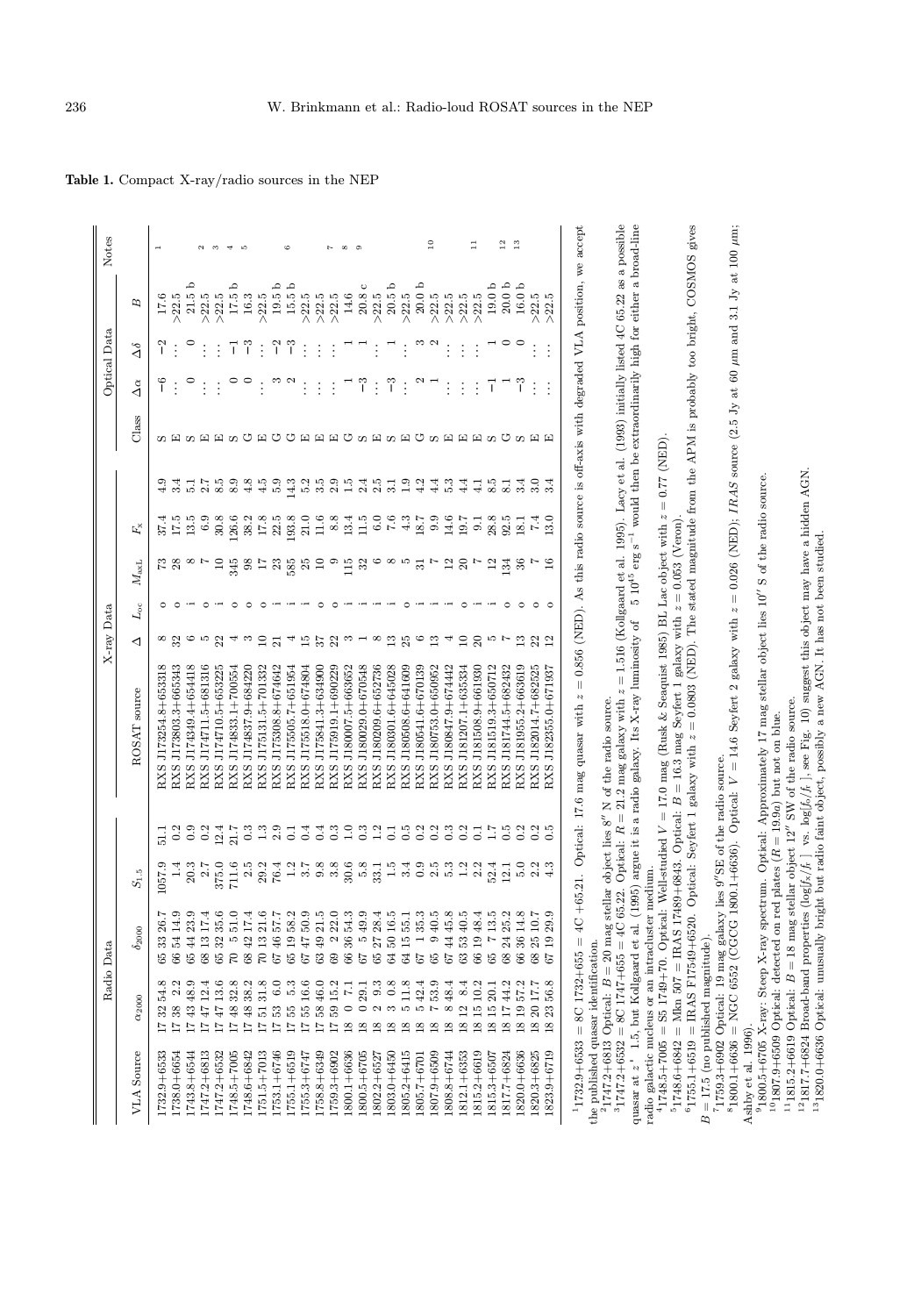Table

Ņ,

Extended X-ray/radio sources in the NEP

|                   | Radio Data      |                    |                      |          |                      | X-ray Data |              |                |             |     |          |                         | Optical Data   |                   | <b>Notes</b>   |
|-------------------|-----------------|--------------------|----------------------|----------|----------------------|------------|--------------|----------------|-------------|-----|----------|-------------------------|----------------|-------------------|----------------|
| <b>VLA</b> Source | $\alpha_{2000}$ | $\delta_{2000}$    | $S_{1.5}$            |          | ROSAT source         | Δ          | $L_{\rm oc}$ | $M_{\rm axL}$  | $F_{\rm x}$ |     | Class    | $\Delta \alpha$         | $\Delta\delta$ | $\boldsymbol{B}$  |                |
| $1741.3 + 6508$   | 17 41 16.0      | 8<br>6.0<br>65     | 2.8                  | 0.3      | RXS J174114.3+650748 | 21         | $\Omega$     | 20             | 16.4        | 4.0 | E.       | $\cdots$                | $\cdots$       | >22.5             | 1              |
| $1743.1 + 6732$   | 1743<br>7.8     | 67 32 32.5         | 17.8                 | 0.6      | RXS J174312.1+673220 | 27         |              |                | 11.5        | 4.8 | G        | 6                       | $-1$           | 16.0c             | $\overline{2}$ |
| $1743.4 + 6342$   | 17 43 23.5      | 63 42 57.8         | 214.4                | 9.5      | RXS J174328.0+634145 | 78         | $\Omega$     | 69             | 59.8        | 7.0 | $G_{D}$  | .                       | $\cdots$       | 21.5              | 3              |
| $1744.7 + 6750$   | 17 44 42.9      | 67 50 47.1         | 38.1                 | 1.5      | RXS J174444.3+675035 | 14         |              | 5              | 10.0        | 4.9 | S        | $-4$                    | $-1$           | 21.0a             | $\overline{4}$ |
| $1746.1 + 6421$   | 1746<br>- 6.4   | 64 21 49.5         | 237.4                | 7.4      | RXS J174605.0+642150 | 9          | $\Omega$     | 10             | 9.5         | 3.1 | S        |                         | $\Omega$       | 21.0 <sub>b</sub> | 5              |
| $1747.3 + 6701$   | 17 47 20.7      | 1 23.5<br>67       | 48.4                 | 1.5      | RXS J174721.6+670211 | 48         |              | 28             | 18.5        | 4.7 | S        | 5                       | 40             | 20.5c             | 6              |
| $1747.4 + 6702$   | 17 47 22.8      | 2 3 1 . 0<br>67    | $\sim$ $\sim$ $\sim$ | $\cdots$ | RXS J174721.6+670211 | 21         | $\mathbf{i}$ | 28             | 18.5        | 4.7 | $\cdots$ | $\cdots$                | $\cdots$       | $\cdots$          | 6              |
| $1747.5 + 6345$   | 17 47 30.9      | 63 45 28.1         | 77.3                 | 3.2      | RXS J174734.0+634511 | 27         | $\Omega$     | 10             | 20.0        | 5.1 | G        | $-3$                    | $-3$           | 20.0 <sub>b</sub> |                |
| $1748.4 + 6404$   | 17 48 23.0      | $4\quad 5.6$<br>64 | 1.4                  | 0.1      | RXS J174822.8+640340 | 25         | $\Omega$     | 17             | 15.7        | 3.8 | S        |                         | $\overline{2}$ | 17.5 <sub>b</sub> | 8              |
| $1748.5 + 6404$   | 17 48 27.6      | 4 5.8<br>64        | $\cdots$             | $\cdots$ | RXS J174822.8+640340 | 40         | $\Omega$     | 17             | 15.7        | 3.8 | $\cdots$ | .                       | .              | .                 | 8              |
| $1749.4 + 6631$   | 17 49 21.5      | 66 31 52.4         | 6.7                  | 0.2      | RXS J174918.3+663146 | 20         |              | 16             | 11.2        | 3.4 | E.       | $\cdots$                | $\cdots$       | >22.5             | 9              |
| 1749.8+6824       | 17 49 48.1      | 68 24 1.4          | .                    | $\cdots$ | RXS J174948.1+682325 | 36         | $\mathbf{o}$ | 8              | 7.8         | 2.8 | $\cdots$ | $\cdot$ $\cdot$ $\cdot$ | $\cdots$       | $\cdots$          | 10             |
| $1749.8 + 6823$   | 17 49 50.5      | 68 23 11.0         | 7.7                  | 0.3      | RXS J174948.1+682325 | 19         | $\Omega$     | 8              | 7.8         | 2.8 | Gp       | .                       | $\cdots$       | 16.               | 10             |
| $1751.1 + 6531$   | 17 51 6.6       | 65 31 52.5         | 0.6                  | 0.1      | RXS J175107.7+653204 | 13         |              |                | 8.6         | 1.7 | Gp       | .                       | $\cdots$       | 15.4              | 11             |
| $1751.4 + 6719$   | 17 51 25.9      | 67 19 27.8         | 2.4                  | 0.2      | RXS J175130.2+671910 | 31         |              | 13             | 38.4        | 7.7 | Gp       | 9                       | $\overline{5}$ | 17.7c             | 12             |
| $1751.6 + 6719$   | 17 51 35.2      | 67 19 43.7         | $\cdots$             | $\cdots$ | RXS J175130.2+671910 | 45         |              | 13             | 38.4        | 7.7 | $\cdots$ | $\cdots$                | $\cdots$       | $\cdots$          | 12             |
| $1751.9 + 6454A$  | 17 51 51.8      | 64 54 50.4         | $\cdots$             | $\cdots$ | RXS J175151.3+645511 | 21         |              | $\overline{5}$ | 9.6         | 7.2 | $\cdots$ | $\cdot$ $\cdot$ $\cdot$ | $\cdots$       | $\cdots$          | 13             |
| $1751.9 + 6454B$  | 17 51 53.6      | 64 54 18.5         | 129.7                | 4.1      | RXS J175151.3+645511 | 55         |              | 5              | 9.6         | 7.2 | S        | 4                       | $\Omega$       | 19.0a             | 13             |
| $1752.0 + 6551$   | 17 51 58.8      | 65 51 23.4         | 36.9                 | 1.2      | RXS J175157.3+655128 | 10         |              | 57             | 34.9        | 6.5 | G        | $\cdots$                | $\cdots$       | 17.0              | 14             |

 $11741.3+6508$  Radio: possible triple, 24" separation.

 $21743.1+6732$  Radio: extended about 30", possibly with strong core. Optical: Uncatalogued 16 mag galaxy, possibly elliptical with companion; dozen galaxies >18 mag within  $10'$ .

 $^{37}$ 743.4+6342 = 8C 1743+637. X-ray: extended (ML<sub>ext</sub> = 16.8). Radio: extended, 30"; located in the outer region of the extended X-ray structure. Optical: 21.5 mag galaxy in the region of Abell 2280 ( $z = 0.326$ , Gioia et al. 1995). However, Lacy et al. (1993) suggest this galaxy is at much higher redshift. Abell 2280 has Richness Class 0, Bautz-Morgan Class II-III, and Distance Class 6 (Abell et al. 1989). Cluster of very faint galaxies seen on POSS I (Fig. 5a).

 $41744.7+6750$  Radio: extended,  $30''$ .

 $^{5}1746.1+6421 = 8C1745+644$ . Radio: extended, 24''. Optical: stellar object  $B = 21.5$ a (-4.0, -0.7), 21.9 mag quasar with  $z = 1.228$  (NED).

 $61747.3+6701$  and 1747.4+6702 Radio: double, 66" separation. Optical:  $B = 20.5$  stellar object coincides with the X-ray position; both lie midway between the radio components.

 $71747.5+6345$  Radio: possibly extended, 24".

 $81748.4+6404$  and 1748.5+6404 Radio: probably double, 28'. Optical: possibly merged stellar objects. COSMOS magnitude is  $B = 18.9$ .

 $^{9}$ 1749.4+6631 Radio: double, 36" separation, or core of a core-dominated triple, 95 arcsecond extent oriented SE-NW. Optical: B 19 optical objects 24" away from the core to the south and west.

 $^{10}$ 1749.8+6824 and 1749.8+6823 Radio: possible double, 54" separation, and 13 mJy compact radio source (1749.9+6824) to the NE. Optical: Galaxy group. The NE radio source is associated with CGCG 1750.1+6825, 15.2 mag with  $z = 0.05122$  (NED), 1749.8+6824 is associated with MCG +11 - 22 - 005, 17 mag. 1749.8+6823 is associated with KUG 1750+683A, 16 mag (NED). The RASS source is from the outer region where extent measurements are not accurate. (Fig. 5b).

 $^{11}$ 1751.1+6531 = NGC 6505 (CGCG 1751.1+6533). X-ray: extended(ML<sub>ext</sub> = 16.3). Optical: E/SO galaxy with  $B = 15.4$ ,  $z = 0.0389$  (NED) with galaxy group (Henry et al. 1995; Fig. 5c).

 $^{12}$ 1751.4+6719 and 1751.6+6719 X-ray: extended (ML<sub>ext</sub> = 15.1). Radio: triple structure: 1751.4+6719 is the apparent core, with lobes 1751.6+6719 and 1751.2+6719 (Kollgaard et al. 1994). Optical: Galaxy group. The central radio source is associated with two  $B = 17.7$  c galaxies. COSMOS classifies the nearby 18 mag objects as stellar, but locates many objects near the plate limit. (Fig. 5d).

 $^{13}$ 1751.9+6454A and 1751.9+6454B = 8C 1751+649. Radio: double, 36" separation. Optical: The 19.0 a mag stellar object lies between the radio sources.

 $^{14}$ 1752.0+6551 = 7C 1751+6551 Radio: double, 30" separation. Optical: 17.0 mag galaxy (NED).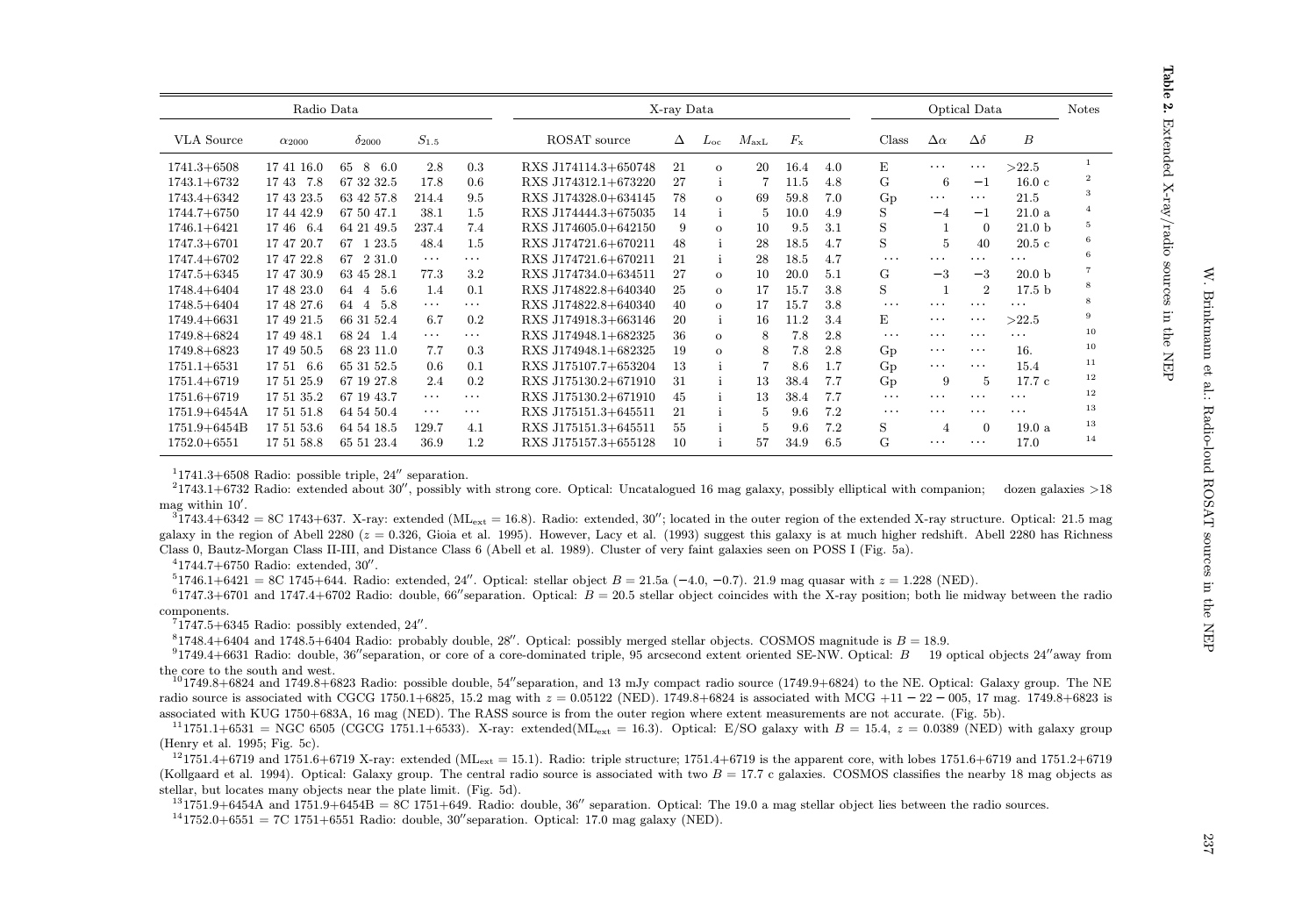| ŗ<br>ř |  |
|--------|--|
| ŗ      |  |
|        |  |

|                                                                                                                                                                                                               |                                                                                                                                                             | Radio Data                                                                                                                                                       |                                                                                            |                                                                                               |                                                                                                                                                                                                                                                                      | X-ray Data                                            |                          |                                                        |                                                                                      |                                                                                 |                                                                                                         |                                                                                                                                                                                                              | Optical Data                                                                                                               |                                                                                                                                                | <b>Notes</b>                                                   |
|---------------------------------------------------------------------------------------------------------------------------------------------------------------------------------------------------------------|-------------------------------------------------------------------------------------------------------------------------------------------------------------|------------------------------------------------------------------------------------------------------------------------------------------------------------------|--------------------------------------------------------------------------------------------|-----------------------------------------------------------------------------------------------|----------------------------------------------------------------------------------------------------------------------------------------------------------------------------------------------------------------------------------------------------------------------|-------------------------------------------------------|--------------------------|--------------------------------------------------------|--------------------------------------------------------------------------------------|---------------------------------------------------------------------------------|---------------------------------------------------------------------------------------------------------|--------------------------------------------------------------------------------------------------------------------------------------------------------------------------------------------------------------|----------------------------------------------------------------------------------------------------------------------------|------------------------------------------------------------------------------------------------------------------------------------------------|----------------------------------------------------------------|
| <b>VLA</b> Source                                                                                                                                                                                             | $\alpha_{2000}$                                                                                                                                             | $\delta_{2000}$                                                                                                                                                  | $S_{1.5}$                                                                                  |                                                                                               | ROSAT source                                                                                                                                                                                                                                                         | Δ                                                     | $L_{\rm OC}$             | $M_{\rm axL}$                                          | $F_{\rm x}$                                                                          |                                                                                 | Class                                                                                                   | $\Delta \alpha$                                                                                                                                                                                              | $\Delta\delta$                                                                                                             | B                                                                                                                                              |                                                                |
| $1753.6 + 6634$<br>$1753.6 + 6542$<br>$1753.8 + 6542$<br>$1754.1 + 6452$<br>$1755.4 + 6803$<br>$1755.7 + 6754$<br>$1756.5 + 6512$<br>$1758.6 + 6637$<br>$1801.2 + 6902$<br>$1802.0 + 6657$<br>$1803.9 + 6548$ | 17 53 36.4<br>17 53 38.5<br>17 53 45.2<br>1754<br>-7.3<br>17 55 24.9<br>17 55 43.5<br>17 56 29.2<br>17 58 33.5<br>18 1 14.5<br>18<br>1 57.8<br>18<br>3 54.0 | 66 34 37.1<br>65 42 18.7<br>65 42 57.8<br>64 52<br>-3.1<br>3 1 2 .9<br>68<br>67 54 10.8<br>65 12 50.1<br>66 37 58.9<br>2 4 0.4<br>69<br>66 57 14.7<br>65 48 25.0 | 357.2<br>453.4<br>$\cdots$<br>147.8<br>6.3<br>1.8<br>7.6<br>939.4<br>202.7<br>23.0<br>43.1 | 15.6<br>17.9<br>$\sim$ $\sim$ $\sim$<br>4.9<br>0.3<br>0.1<br>0.4<br>31.8<br>6.3<br>0.7<br>1.7 | RXS J175334.9+663440<br>RXS J175341.7+654251<br>RXS J175341.7+654251<br>RXS J175405.6+645201<br>RXS J175514.7+680324<br>RXS J175546.7+675421<br>RXS J175632.2+651233<br>RXS J175833.4+663758<br>RXS J180115.3+690244<br>RXS J180155.5+665540<br>RXS J180353.9+654827 | 9<br>38<br>23<br>11<br>58<br>21<br>25<br>6<br>95<br>3 | $\mathbf{1}$<br>$\Omega$ | 38<br>38<br>6<br>8<br>8<br>14<br>169<br>8<br>11<br>152 | 4.8<br>10.6<br>$10.6\,$<br>8.7<br>87.7<br>98.8<br>13.2<br>19.6<br>7.5<br>2.9<br>57.5 | 1.9<br>5.2<br>5.2<br>3.9<br>13.3<br>14.6<br>4.3<br>$1.8\,$<br>2.7<br>0.9<br>6.6 | E<br>G<br>$\alpha$ , $\alpha$ , $\alpha$<br>G.<br>Gp<br>$G_{D}$<br>$G_{D}$<br><b>PN</b><br>S<br>E<br>G. | $\cdots$<br>$\cdots$<br>$\cdots$<br>$\overline{2}$<br>$\mathbf{r} \rightarrow \mathbf{r}$ .<br>$-4$<br>$\mathbf{r} \rightarrow \mathbf{r}$ .<br>$\mathbf{r} \rightarrow -\mathbf{r}$<br>$\Omega$<br>$\cdots$ | .<br>$\cdots$<br>$\cdots$<br>$\Omega$<br>$\cdots$<br>$-2$<br>$\sim$ $\sim$ $\sim$<br>$\sim$ $\sim$ $\sim$<br>3<br>$\Omega$ | >22.5<br>19.7 <sub>b</sub><br>$\sim$ $\sim$ $\sim$<br>20.0 <sub>b</sub><br>>22.5<br>16. c<br>15.6<br>8.9<br>19.4<br>>22.5<br>20.5 <sub>b</sub> | 15<br>16<br>16<br>17<br>18<br>19<br>20<br>21<br>22<br>23<br>24 |
| $1805.3 + 6621$<br>$1805.5 + 6535$<br>$1806.8 + 6536$<br>$1808.1 + 6605$                                                                                                                                      | 18<br>5 16.3<br>18<br>5 30.5<br>18<br>6 4 6.4<br>3.8<br>18<br>8                                                                                             | 66 21<br>9.8<br>65 35 22.7<br>65 36 37.1<br>66<br>5 33.3                                                                                                         | 7.0<br>3.4<br>11.1<br>17.7                                                                 | 0.3<br>0.1<br>0.4<br>0.6                                                                      | RXS J180515.8+662053<br>RXS J180532.5+653521<br>RXS J180651.6+653740<br>RXS J180803.4+660531                                                                                                                                                                         | 16<br>13<br>71<br>3                                   | $\mathbf{I}$             | 6<br>34<br>17                                          | 5.9<br>13.8<br>47.5<br>11.1                                                          | 2.2<br>4.8<br>8.3<br>3.2                                                        | E<br>S<br>Gp<br>E.                                                                                      | $\cdots$<br>5<br>$\overline{5}$<br>$\cdots$                                                                                                                                                                  | $\cdots$<br>$-3$<br>$\mathcal{D}_{\mathcal{L}}$<br>.                                                                       | >22.5<br>20.0 <sub>c</sub><br>20.0 <sub>c</sub><br>>22.5                                                                                       | 25<br>26<br>27<br>28                                           |

 $^{15}$ 1753.6+6634 = 7C 1753+6635 Radio: possible double with 1753.6+6635, 72" separation. Optical: Two  $B = 18.0$  c stellar objects lie within the radio structure, but identification is unclear.

 $^{16}$ 1753.6+6542 and 1753.8+6542 = 8C 1753+657. Radio: double, 54" separation. Optical:  $B = 19.9$ ,  $R = 17.4$  mag quasar with  $z = 0.148$  (Lacy et al. 1995; Kock et al. 1996). Quasar and RASS source lie between the radio peaks.

 $171754.1+6452$  Radio: possibly extended, 36".

<sup>18</sup>1755.4+6803 X-ray: Gioia & Luppino (1994) note slightly extended X-ray emission from the EMSS cluster MS1754.9+6803 ( $z = 0.077$ ), but it is uncertain whether the RASS-VLA source is physically related to the EMSS cluster. Radio: double, 18''separation. Optical: Galaxy group. (Fig. 5e).

<sup>19</sup>1755.7+6754 X-ray: extended (ML<sub>ext</sub> = 31.0). Radio: faint. Optical: Erroneously classified by COSMOS as a 16.4 mag star surrounded by a cluster of 21 mag objects. POSS I image indicates an elliptical galaxy with a diffuse halo  $40''$  in extent. Possible cD galaxy in cluster. (Fig. 5f).

 $^{20}$ 1756.5+6512 = CGCG 1756.3+6513. X-ray: extended (ML<sub>ext</sub> = 26.5). Radio: coincides with bright spot in complex X-ray structure. Optical: B = 15.6 E/S0 galaxy with  $z = 0.0263$  (NED) in group (Henry et al. 1995). (Fig. 5g).

 $^{21}$ 1758.6+6637 = NGC 6543 = IRAS 17584+6638. X-ray: Krevsing et al. 1992 found extended X-ray emission. Radio: extended, 36". Optical: Galactic planetary nebula.

 $^{22}1801.2+6902 = 8C1801+690$ . Radio: extended. 24''. Optical: 19.4 mag quasar with  $z = 1.271$  (NED).

 $^{23}$ 1802.0+6657 Radio: double with 1802.1+6657, separation 54" with marginally resolved core. Optical: No object found near core. Contour map in Kollgaard et al.  $(1994).$ 

 $^{24}$ 1803.9+6548 X-ray: possibly extended (ML<sub>ext</sub> = 6.8). Radio: possibly extended, 36''. The low likelihood of X-ray extension and precisely coincident radio and X-ray centroids suggest it is an unresolved active nucleus rather than a group candidate.

 $^{25}$ 1805.3+6621 Radio: possibly extended, 30". Optical: 17.5 c mag stellar object located 12"NW of the radio source.

<sup>26</sup>1805.5+6535 Radio: double or triple, 30" separation. Contour map in Kollgaard et al. (1994). Optical:  $B = 20.0$  c stellar object coincident with brightest radio component. Several other faint objects lie within 1'.

<sup>27</sup>1806.8+6536 X-ray: extended (ML<sub>ext</sub> = 10.8). Radio: unresolved. Optical: Several 19 – 20 mag objects lie within 1'. Possible distant galaxy group. (Fig. 5i).

 $^{28}1808.1+6605 = 7C1807+6604$ . Radio: double, 24" separation. Optical: No optical object lies coincident with or between, the radio components. An extremely red star lies 20" S of the radio source, and is associated with a stellar IRAS source (0.42 Jy at 12  $\mu$ m, 0.12 Jy at 25  $\mu$ m; Hacking & Houck 1987). The star, listed in the HST Guide Star Catalog (GSC 4213 596,  $V = 9.4$ , 18 08 03.3, +66 05 10), has recently been classified as a K star by Kuemmel et al. (1998, private communication) using the 2.5 m Guillermo Haro telescope of INAOE, Mexico.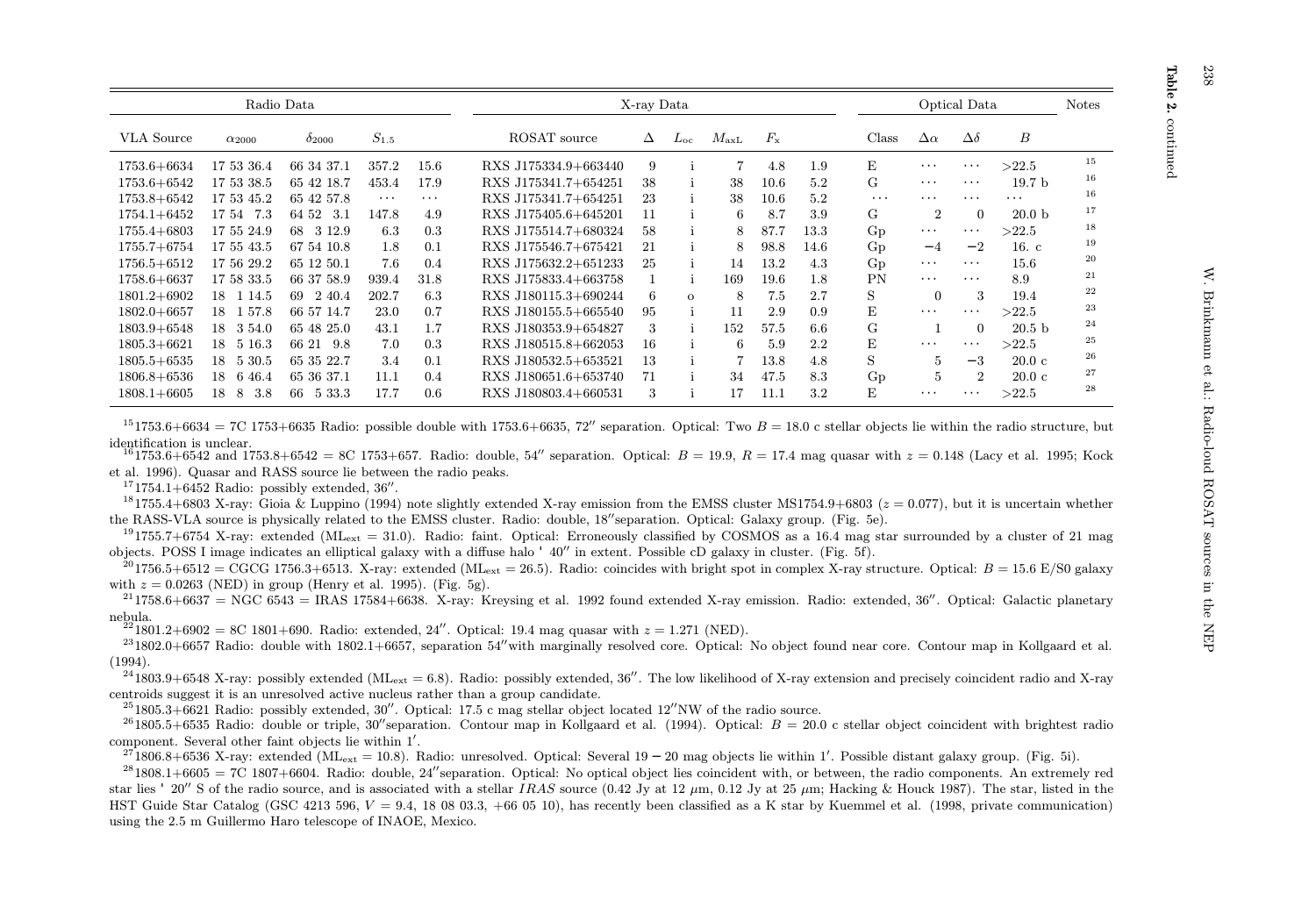| $\ddot{\phantom{a}}$                             |  |
|--------------------------------------------------|--|
|                                                  |  |
|                                                  |  |
| contracted to can be C Curri<br>١<br>Ì<br>J<br>ı |  |
|                                                  |  |
| さくらり くくく しりり                                     |  |
|                                                  |  |
|                                                  |  |
| $-1$ $-1$ $-1$                                   |  |

|                   |                 | Radio Data      |                      |                      |                      | X-ray Data |          |               |             |      |                      |                | Optical Data            |                   | <b>Notes</b> |
|-------------------|-----------------|-----------------|----------------------|----------------------|----------------------|------------|----------|---------------|-------------|------|----------------------|----------------|-------------------------|-------------------|--------------|
| <b>VLA</b> Source | $\alpha_{2000}$ | $\delta_{2000}$ | $S_{1.5}$            |                      | ROSAT source         | Δ          | $L_{0c}$ | $M_{\rm axL}$ | $F_{\rm x}$ |      | Class                | $\Delta\alpha$ | $\Delta\delta$          | $\boldsymbol{B}$  |              |
| $1808.8 + 6634$   | 8 49.7<br>18.   | 66 34 30.4      | 26.2                 | 0.8                  | RXS J180850.2+663426 | 5          |          | 134           | 50.6        | 6.4  | S                    | $-1$           | $-1$                    | 17.5 <sub>b</sub> | 29           |
| $1809.0 + 6704$   | 18 9 0.6        | 4 25.4<br>67    | 17.7                 | 0.6                  | RXS J180859.7+670427 | 5          |          | 20            | 19.3        | 5.3  | S                    |                | $\Omega$                | 20.5 <sub>b</sub> | 30           |
| $1815.4 + 6806$   | 18 15 24.0      | 6 26.6<br>68    | 381.4                | 12.2                 | RXS J181521.5+680639 | 19         |          | 54            | 62.2        | 12.6 | G                    | .5             | $5^{\circ}$             | 17.8              | 31           |
| $1816.2 + 6627$   | 18 16 11.6      | 66 27 3.7       | 3.1                  | 0.1                  | RXS J181611.2+662713 | 10         |          | 6             | 10.1        | 4.8  | G                    | 26             | 33                      | 18.5c             | 32           |
| $1818.1 + 6349$   | 18 18 7.8       | 63 49 51.6      | 20.9                 | 1.0                  | RXS J181805.8+634948 | 14         | $\Omega$ | 6             | 6.5         | 2.9  | E                    | $\cdots$       | $\cdot$ $\cdot$ $\cdot$ | >22.5             | 33           |
| $1819.6 + 6857$   | 18 19 37.6      | 68 57 25.1      | $\sim$ $\sim$ $\sim$ | $\sim$ $\sim$ $\sim$ | RXS J181951.4+685704 | 77         | $\Omega$ | 24            | 93.2        | 11.2 | $\cdots$             | .              | $\cdot$ $\cdot$ $\cdot$ | $\cdots$          | 34           |
| $1819.6 + 6856$   | 18 19 38.4      | 68 56 30.8      | $\sim$ $\sim$ $\sim$ | $\sim$ $\sim$ $\sim$ | RXS J181951.4+685704 | 78         | $\Omega$ | 24            | 93.2        | 11.2 | $\sim$ $\sim$ $\sim$ | .              | $\cdot$ $\cdot$ $\cdot$ | $\cdots$          | 34           |
| $1819.7 + 6856$   | 18 19 42.4      | 68 56 52.6      | 735.3                | 22.1                 | RXS J181951.4+685704 | 50         | $\Omega$ | 24            | 93.2        | 11.2 | $G_{D}$              | $\cdots$       | $\cdot$ $\cdot$ $\cdot$ | 15.0              | 34           |
| $1821.8+6818$     | 18 21 49.0      | 68 18 48.7      | $\sim$ $\sim$ $\sim$ | $\sim$ $\sim$ $\sim$ | RXS J182155.7+681852 | 38         | $\Omega$ | 15            | 14.9        | 4.3  | $\ldots$             |                | $\cdot$ $\cdot$ $\cdot$ | $\cdots$          | 35           |
| $1822.0 + 6818$   | 18 21 59.3      | 68 18 43.4      | 185.9                | 6.2                  | RXS J182155.7+681852 | 22         | $\Omega$ | 15            | 14.9        | 4.3  | S                    |                | $-1$                    | 21.0c             | 35           |
| $1822.1 + 6637$   | 18 22 3.5       | 66 37 14.8      | 10.7                 | 0.5                  | RXS J182203.6+663713 |            | $\Omega$ | 6             | 4.9         | 2.2  | G                    | .              | $\cdots$                | 14.0              | 36           |
| $1826.6 + 6706$   | 18 26 37.4      | 67<br>6 44.4    | 107.6                | 3.6                  | RXS J182636.9+670645 | 3          | $\Omega$ | 38            | 34.0        | 5.5  | G                    | $\Omega$       | $\Omega$                | 17.7              | 37           |

 $^{29}1808.8+6634$  Radio: possibly extended,  $36''$ .

 $301809.0+6704$  Radio: may be northern component of triple source with  $1808.9+6703$  and  $1809.0+6702$ , extent  $54''$ . Contour map in Kollgaard et al. (1994).

 $^{31}$ 1815.4+6806 = 8C 1815+680 = 4C 68.20. Radio: extended, 48''. Optical:  $R = 17.8$  mag broad line radio galaxy at  $z = 0.23$  (Veron). Numerous B 20 stars or galaxies nearby; radio galaxy may be a member of a group, but X-ray source unlikely to be group emission.

 $321816.2+6627$  Radio: extended 36"SE-NW. Contour map in Kollgaard et al. (1994). Optical: The NW portion coincides with the  $V = 10.5$  K0 star BD +66°1092 (SIMBAD). The SE portion coincides with a  $B = 18.5$  c galaxy. The table refers to the latter identification.

 $331818.1+6349$  Radio: This source appears to be the SE lobe of a multiple-component source  $3-4'$  in extent. Contour map in Kollgaard et al. (1994). Optical: Several  $B = 17 - 18$  stars or galaxies lie around the radio sources, one of which coincides with radio component 1817.8+6351. Given these uncertainties, we classify this as an empty field.

 $341819.6+6857$ , 1819.6+6856 and 1819.7+6856 = 4C 68.21. X-ray: extended (ML<sub>ext</sub> = 28.9). Radio: triple source with 54" extent, head-tail with core morphology; located in the outer region of the extended X-ray structure. Optical: 15.0 mag galaxy in Abell 2304 with  $z = 0.0881$  (NED) is coincident with easternmost radio component (radio core). Abell 2304 has Richness Class 0, Bautz-Morgan Class II, and Distance Class 5 (Abell et al. 1989). (Fig. 5j).

 $351821.8+6818$  and  $1822.0+6818$  Radio: probable double, 60" separation. Optical: a  $B = 21.0$  stellar object coincides with the brighter component.

 $^{36}1822.1+6637 = NGC\,6636 = VV\,679 = IRAS\,18220+6635.$  Radio: extended 24'', brightest at center and located between the optical galaxies. Optical: 14 mag SBc Seyfert 2 galaxy with  $z = 0.0133$  with 16 mag compact galaxy companion (NED).

 $3^{7}1826.6+6706 = 7C1826+6704$ . Radio: possibly extended, 48''. Optical: 17.7 mag galaxy with  $z = 0.287$  (NED).